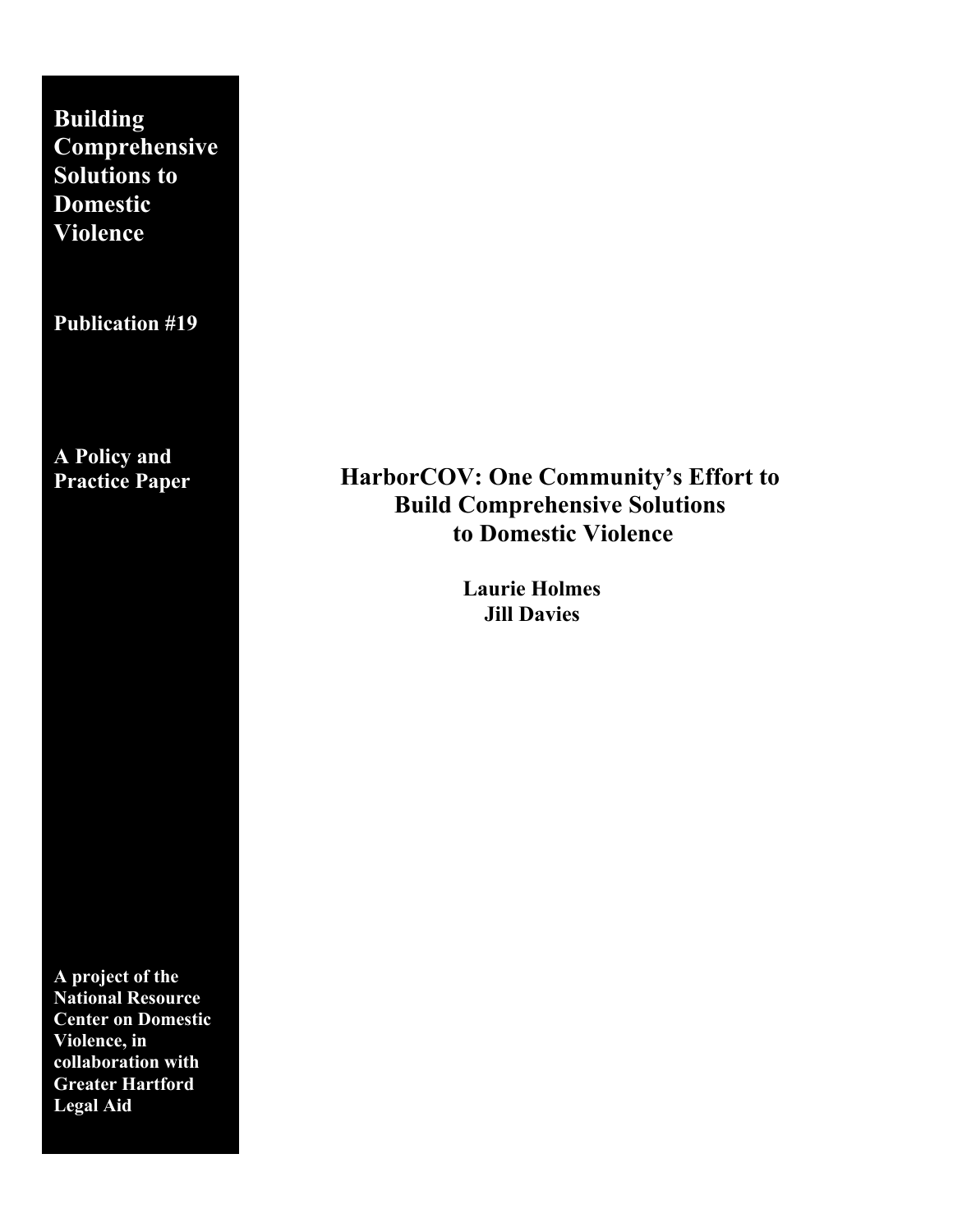# **About Building Comprehensive Solutions to Domestic Violence**

Comprehensive Solutions to Domestic Violence require:

- Visions, policies, and practices that respond to the current realities facing battered women and their families, especially those living in poverty;
- Effective collaboration; and
- A *woman-defined\** advocacy approach that respectfully connects women from different cultures and experiences to resources relevant to their needs.

In practice, women from different cultures, women with financial needs (a living wage job, housing, income, child care, education, health care), women with children affected by domestic violence, women wanting help with parenting issues, and women experiencing chemical dependency or mental health issues, will all find respectful and relevant advocacy and resources.

*These efforts are supported by an ongoing Initiative called Building Comprehensive Solutions to Domestic Violence (BCS). BCS is a project of the National Resource Center on Domestic Violence, in collaboration with Greater Hartford Legal Aid, Inc.*

BCS resources are available on the Internet at www.vawnet.org; "click" on NRCDV Publications, and then BCSDV Initiative. Resources are also available by calling the NRCDV at 800-537-2238 or (TTY) 800-553-2508.

 <sup>\*</sup> Because the overwhelming majority of domestic violence victims are women abused by a male partner, this definition uses "battered woman" when referring to a victim of domestic violence. All victims of domestic violence deserve safety and financial security including victims in same-sex relationships and male victims abused by female partners.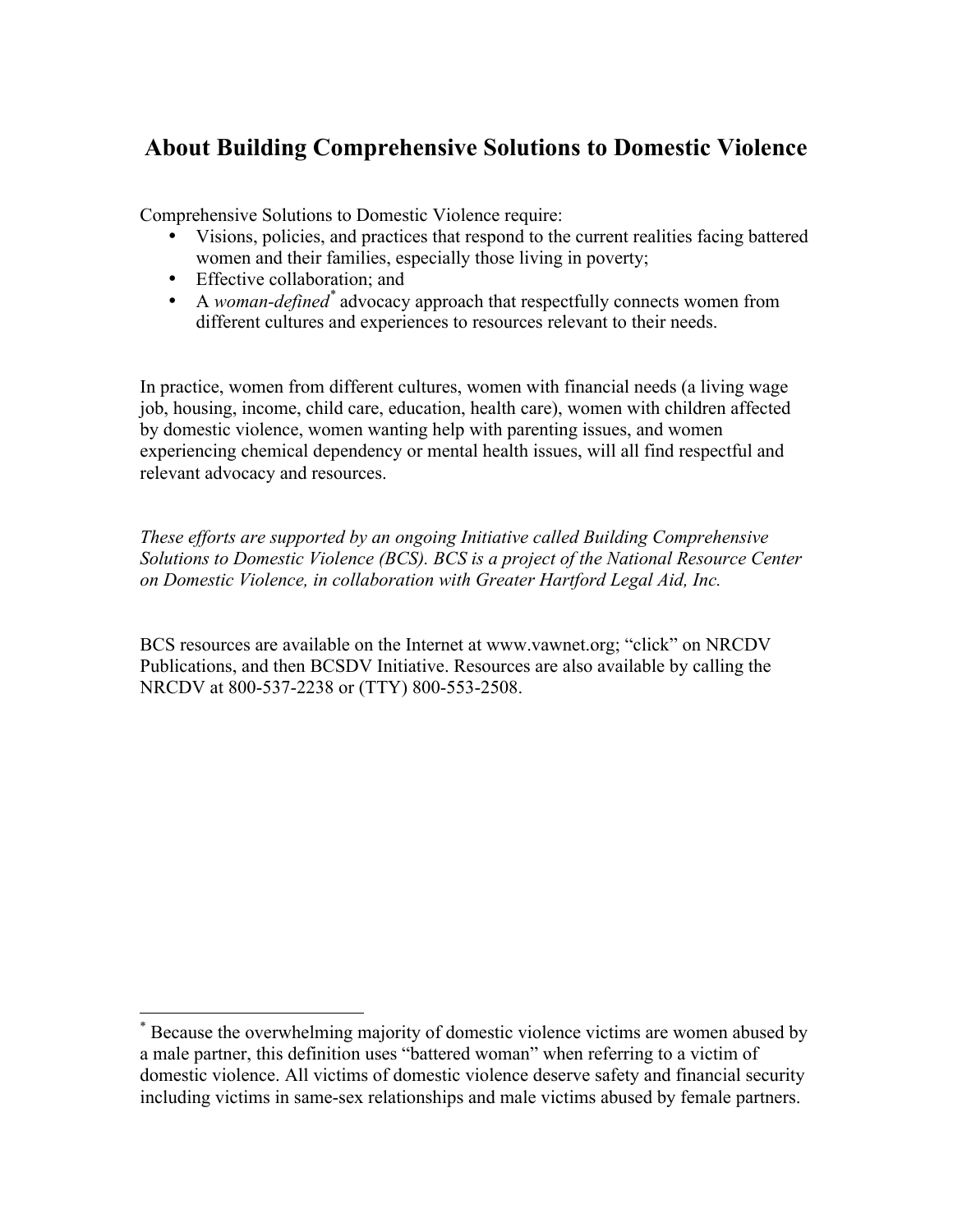# **HarborCOV: One Community's Effort to Build Comprehensive Solutions to Domestic Violence**

by Laurie Holmes and Jill Davies

Special thanks to the U.S. Department of Health and Human Services for its support of the National Resource Center on Domestic Violence and *Building Comprehensive Solutions to Domestic Violence*, the initiative under which these materials were produced.

The ideas expressed in this paper are those of the authors and do not necessarily represent the official position or policies of the U.S. Department of Health and Human Services or other funders of the National Resource Center on Domestic Violence.

**Published by the National Resource Center on Domestic Violence, a project of the Pennsylvania Coalition Against Domestic Violence April 2006 800-537-2238 (TTY) 800-553-2508**

**These materials may be reprinted with proper acknowledgement.**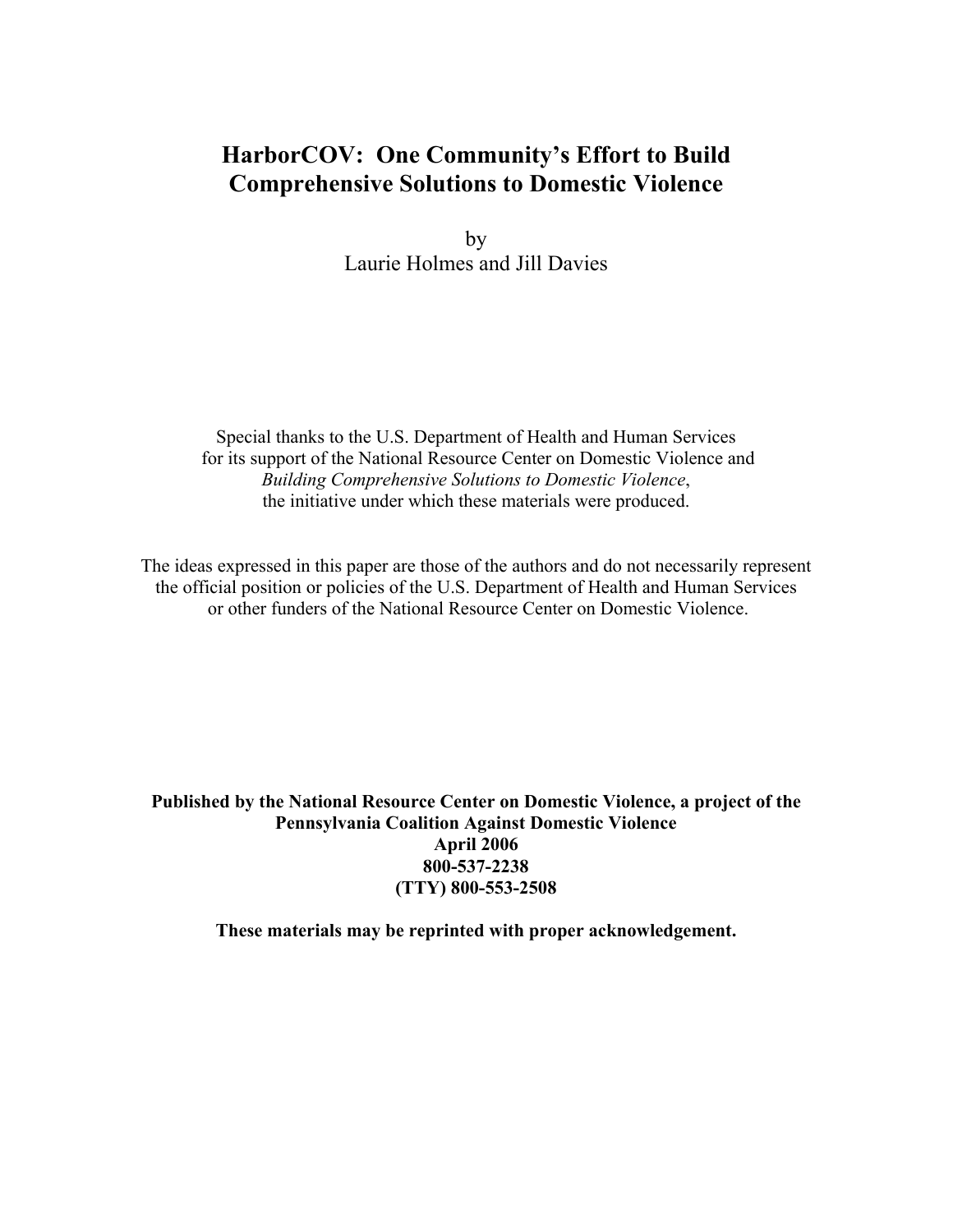### *Acknowledgements*

*From Laurie Holmes:* The author thanks Susan Schechter for her legacy of leadership that challenges all of us in the movement to end violence against women to expand our analysis and improve our practice. I thank Susan and Jill Davies for developing BCS, and for helping me believe that I was not crazy for connecting violence, economic justice and anti-oppression organizing. I thank the people of Chelsea for their openness to working together for community solutions. The list of those who continue to teach and mentor me every day would fill these pages, but among them are all of my coworkers and the survivors who have shaped HarborCOV by choosing to question the answers and live a commitment to grow as individuals and as a learning community. I thank Ann Beckert, Quynh Dang, Janet Fender, Galen Perdue and Lynn Peters for their support and insightful feedback for this paper. I am ever grateful to Jill Davies for her faith, tenacious patience and relentless encouragement, without which this paper would never have been written.

#### *From both authors:*

Thank you to those who reviewed and commented on the paper, including Andrea Farney, Anne Menard, Tonya Johnson, Geralyn O'Neil-Wild, Joyce Bunch Smalling, Katie Ciorba VonDeLinde, and Farzana Safiullah. Thanks to Lisa Crone for distribution assistance.

#### *About the Authors*

**Laurie Holmes** is an activist community development practitioner who has worked for over 25 years in Boston area communities in direct service, neighborhood organizing, housing, and economic justice. Ms. Holmes received her Masters Degree in Community Economic Development from Southern New Hampshire University Graduate School of Business in 1995. Before coming to HarborCOV she worked at the Elizabeth Stone House creating economic development programs such as the Women's Business Opportunity Program and Personal Economic Planning, the economic literacy project for which she has also trained facilitators in nine states. In addition to her work at HarborCOV, Ms. Holmes served as the co-chair of the Economic Stability Working Group on the Massachusetts Governor's Commission on Sexual and Domestic Violence, co-chaired the Steering Committee for the Massachusetts Family Economic Self-Sufficiency Project and served on the founding board of the National Network of Women in Community Development. Currently she teaches community organizing and organizational development at the Boston campus of Springfield College School of Human Services. Laurie took the job at HarborCOV because it was an opportunity to try what she always believed must be possible, to work with a community to end violence against women as part of a multicultural learning organization that demonstrates accountability, while promoting indigenous leadership.

Attorney **Jill Davies** is the deputy director of Greater Hartford Legal Aid, Inc. and directs the *Building Comprehensive Solutions to Domestic Violence Initiative.* She has written and consulted extensively on family violence, advocacy and safety planning, poverty, and legal issues, and is co-author of the book, *Safety Planning with Battered Women: Complex Lives/Difficult Choices*, Sage Publications, 1998. Her BCS publications include, *Policy Blueprint on Domestic Violence and Poverty* and *Introduction to Policy Advocacy and Analysis: Improving How Systems Respond to Battered Women—*a curriculum for advocates.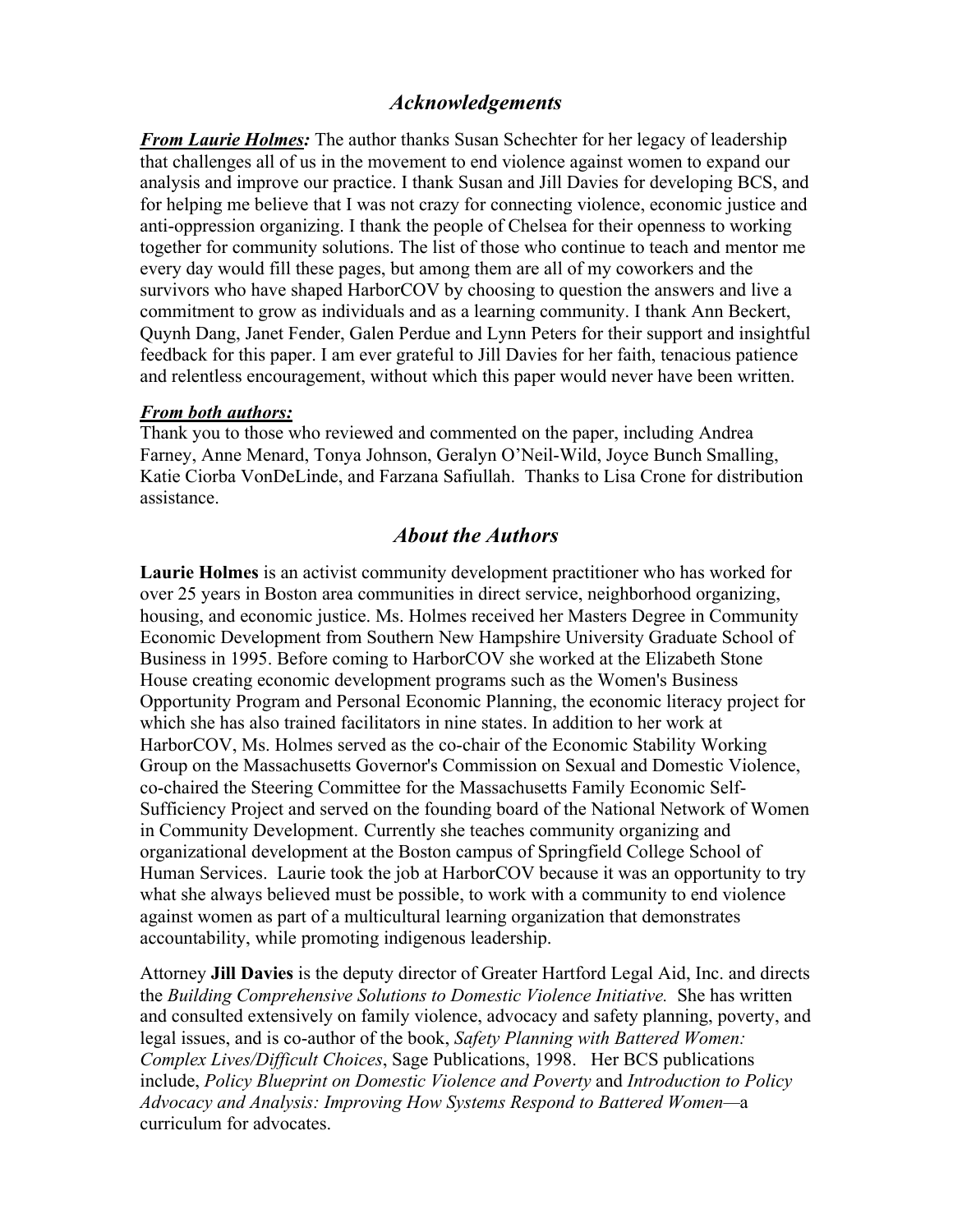# **Table of Contents**

| Section 1:                                                                 |  |
|----------------------------------------------------------------------------|--|
|                                                                            |  |
|                                                                            |  |
|                                                                            |  |
|                                                                            |  |
| Appendix B: HarborCOV Organizational Profile and List of Services  Page 29 |  |
|                                                                            |  |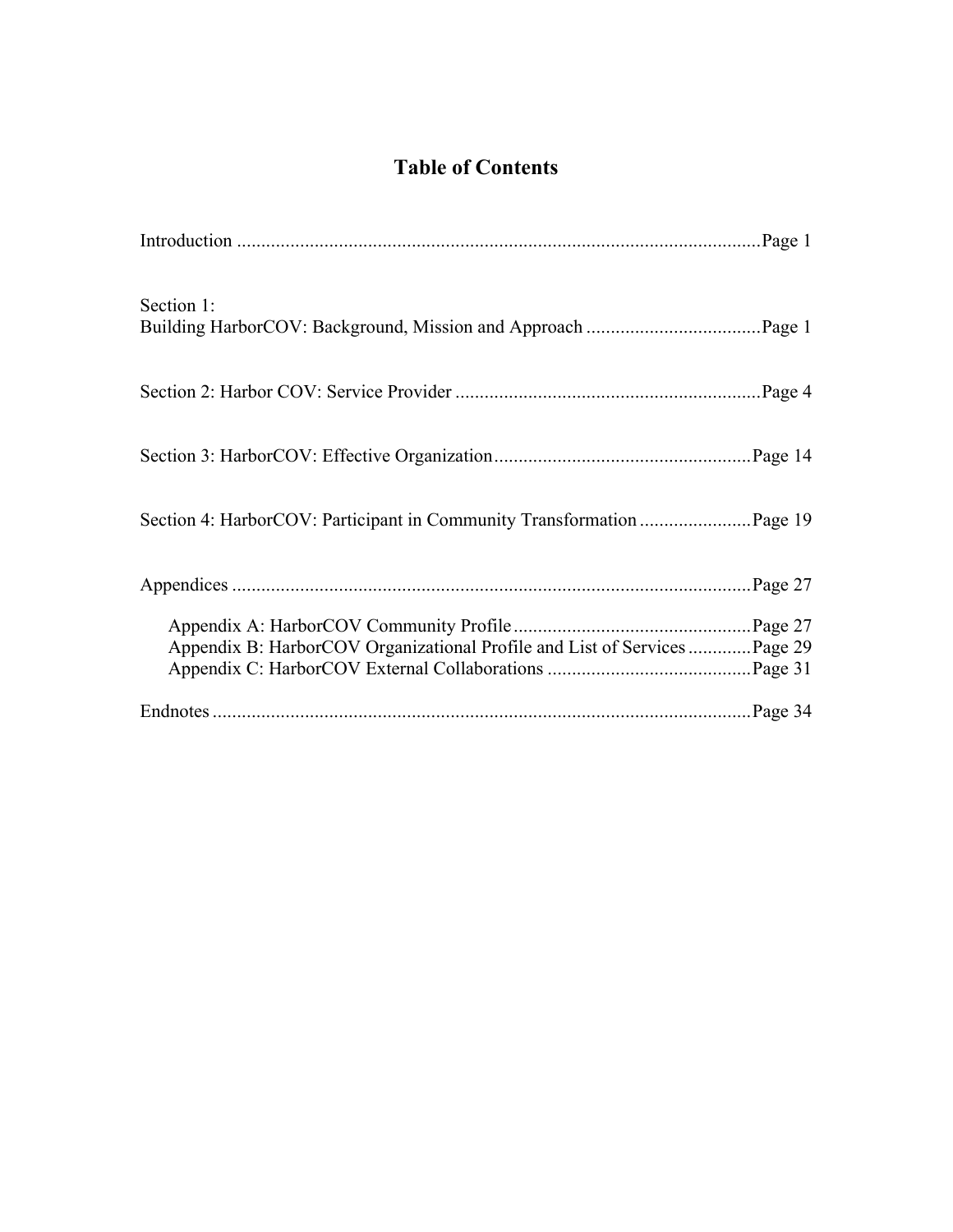## **HarborCOV: One Community's Effort to Build Comprehensive Solutions to Domestic Violence**

## **Introduction**

Harbor Communities Overcoming Violence (Harbor $COV$ )<sup>1</sup> is an organization building comprehensive solutions to violence against women<sup>†</sup> through community development. HarborCOV's growth, pragmatic approach, and ever-evolving practice provide valuable information for anyone seeking to establish or expand comprehensive solutions advocacy. This paper describes how HarborCOV staff collaborated with people in the Chelsea community to build an innovative organization that transformed services, improving options for women's safety and their families' well-being.

This paper is organized into four key sections. The first describes the process, principles, and approach used to develop a comprehensive response to domestic violence in Chelsea. Section 2 discusses the scope of advocacy and services provided. The organizational structure that HarborCOV put in place to support this work is described in Section 3. The final section explores the role the organization plays in the community as a partner and leader to end violence and improve the health and development of the community. The appendices include information about the community, an organizational profile, and a list of HarborCOV's services and external collaborations.

## **Section 1 Building HarborCOV: Background, Mission and Approach**

In 1998, the local domestic violence program in Chelsea, Massachusetts closed. Concerned about local services and responses, community leaders formed a domestic

 <sup>†</sup>  $\dagger$  This paper uses the phrase "violence against women" to include intimate partner violence, child abuse/neglect, elder abuse/neglect/exploitation, trafficking and sexual slavery. The overwhelming majority of victims are women, as are the survivors served by HarborCOV. Men who are victims of these forms of violence are also served by HarborCOV and the organization has a commitment to serving GLBTQ communities, using gender-neutral language, and employing community organizing strategies that include everyone.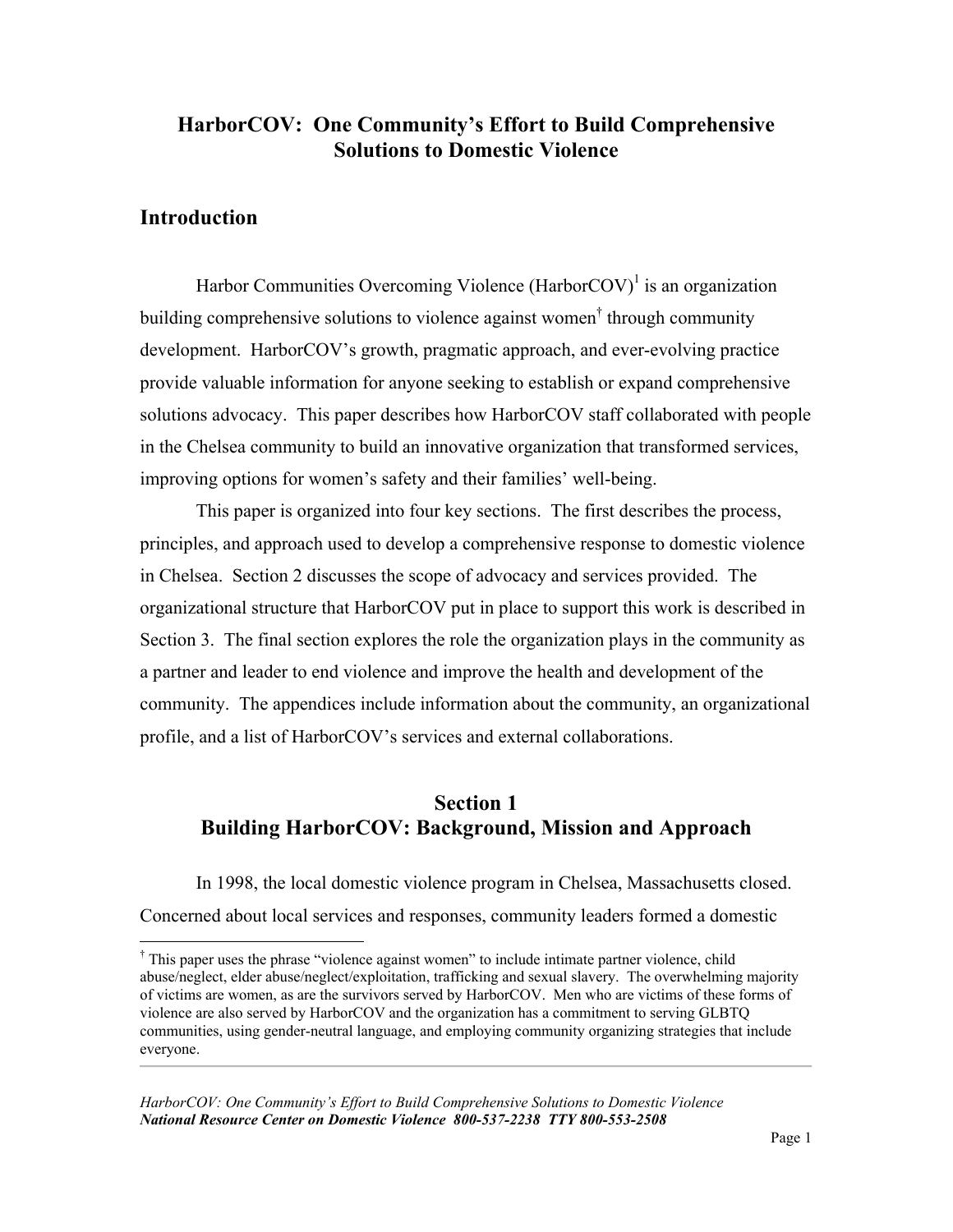violence task force. At the same time, State agencies that oversaw funding for battered women and children's services turned to Elizabeth Stone House (Stone House), a wellregarded mental health and battered women's program in a nearby community, to develop a new program in Chelsea called Harbor Communities Overcoming Violence.

HarborCOV began its new organizational life with two important resources. One was the support and guidance of the Stone House, $<sup>2</sup>$  which made a one year commitment</sup> to serve as the fiscal agent and contractual partner with HarborCOV's funders. In addition, Stone House staff agreed to serve as an advisory committee of colleagues to supervise the Interim Executive Director, who was also a Stone House staff member. Stone House also assisted in training HarborCOV staff. The second resource was transitional funding. HarborCOV was awarded the remainder of existing contracts that State agencies and the United Way had with the former domestic violence services provider, Harbor Me. However, this funding also meant that the organization inherited commitments to deliver specific services, including emergency battered women's services, work with teens, and to revitalize a defunct transitional housing program in a dilapidated house that needed to be replaced. Transitional funding gave HarborCOV the chance to prove its ability to deliver services until it incorporated as an independent  $501(c)(3)$  and qualified to apply for new contracts and funding. These circumstances provided HarborCOV staff with the chance to learn from experienced domestic violence advocates, use the information and approaches that served the Chelsea community, reject aspects that wouldn't work, and invent new models.

The Interim Executive Director began building the organization by delivering the message that HarborCOV would be community-driven. This meant that HarborCOV's role was to learn from the community about the needs of people affected by domestic violence, and then to build responses in collaboration with residents, city government, local nonprofits, the police, the courts and businesses. (See Appendix A for HarborCOV's community profile.)

HarborCOV's job was made easier by the fact that community stakeholders were already organized. The Chelsea Domestic Violence Task Force was an ad hoc committee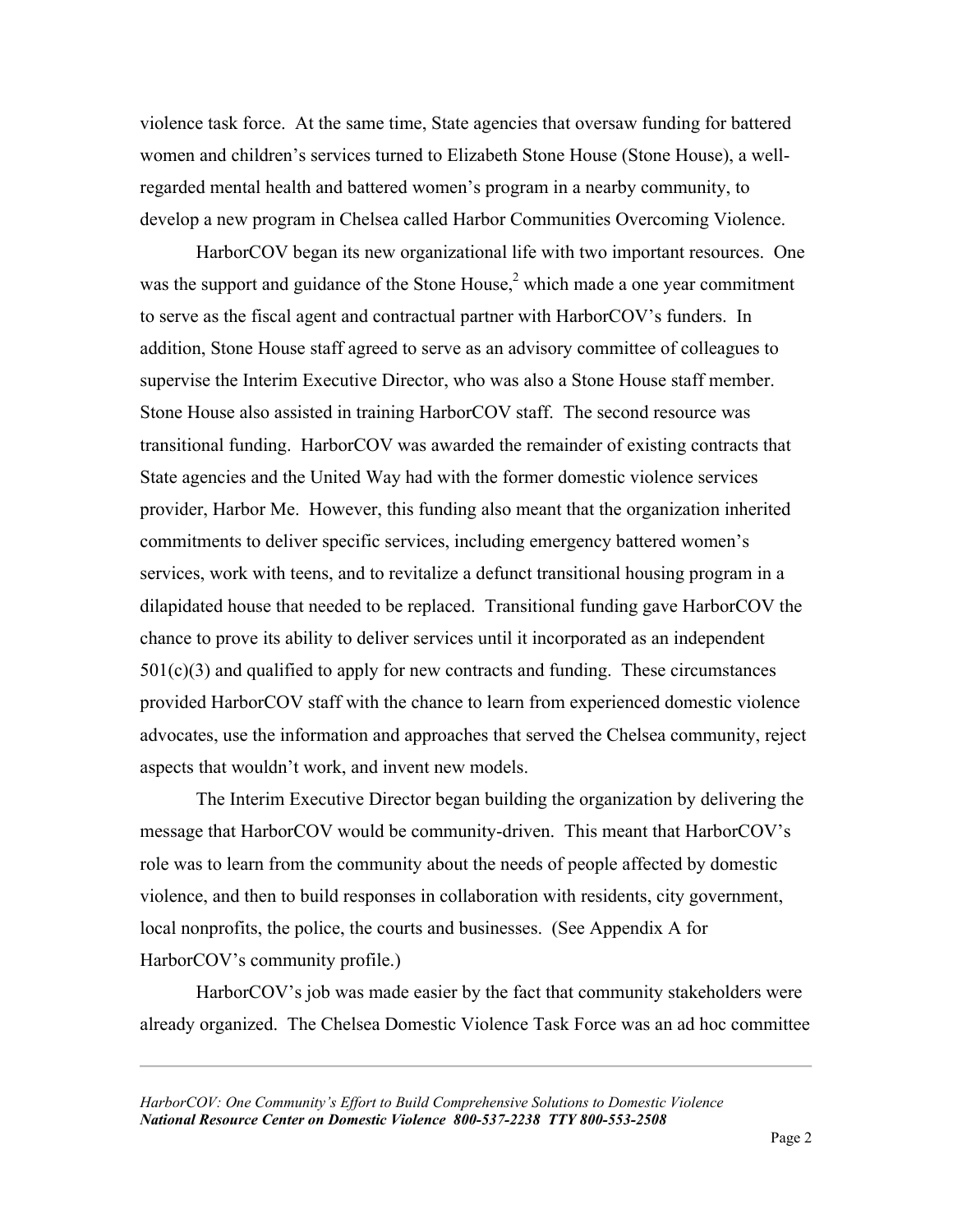of resident activists, organizational professionals and city employees that formed to ensure that when Harbor Me closed its doors the resources for combating domestic abuse would not be lost. They were anxious to learn about HarborCOV's plans, share their concerns, and influence how services would be provided. The Executive Director welcomed community involvement and the chance to do things differently. To signal the commitment to community collaboration right from the start, she hired a diverse, multicultural, multilingual staff, each of whom was from and/or connected with the geographic and cultural communities served by HarborCOV.

### **Mission and Approach**

With staff in place, HarborCOV began an organizational planning and development phase. The process included formal and informal staff discussions, conversations with women seeking and using HarborCOV's services (referred to as "participants" by HarborCOV and in this paper), meetings with community leaders, and involvement of the Chelsea Domestic Violence Task Force. Staff used three principal questions to guide their analysis and planning:

- 1. What is important to the people and communities we serve?
- 2. How will we provide services and advocacy?
- 3. What kind of workplace will we be?

The answers to these questions helped to define the principles from which staff created HarborCOV's multi-year organizational development plan. Those principles included:

- Provide a respectful, active and culturally competent response to violence;
- Be patient with the process;
- Honor HarborCOV participants as decision-makers;
- Screen participants into and not out of services;
- Develop staff leadership;
- Honor HarborCOV goals and coworkers' goals; and,
- Think big and hold high expectations.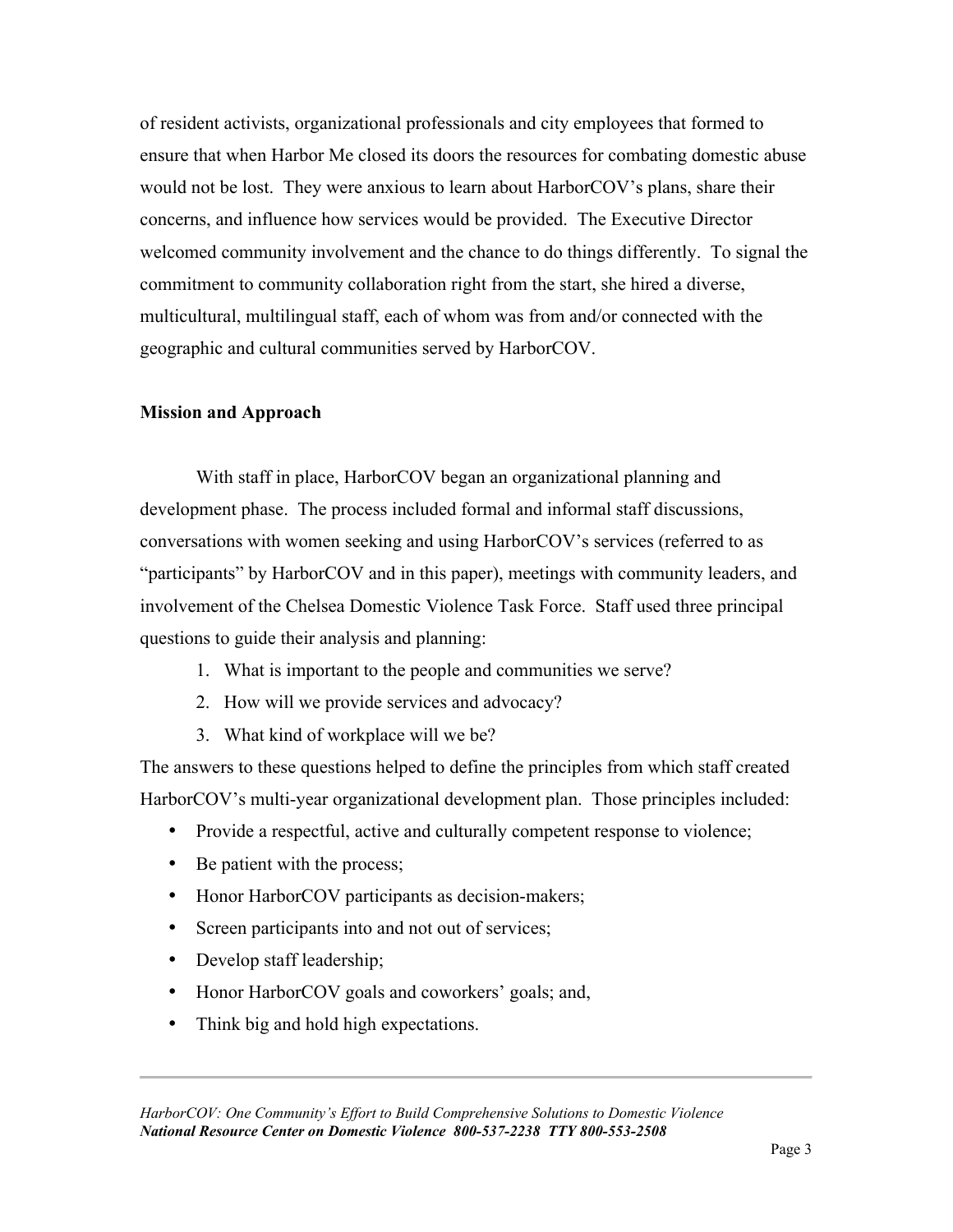The planning process started with staff development, building organizational capacity on issues such as funding and program services, and continuing to build community partnerships.

As implementation of the plan began, seven strangers who spoke five languages soon became a team and together defined HarborCOV's mission as "dedicated to providing linguistically and culturally relevant emergency and support services for women and their children while working to end domestic violence through community development." This vision required staff to pursue a broad agenda. Therefore, a strategic thinking and planning process was also adopted to ensure that advocacy directly and effectively pursued HarborCOV's mission. While staff were focused on the mission to end violence against women, they also expected the work to evolve in response to community priorities and their own learning. Over time, staff identified the following three core roles for the organization:

- 1. Service provider;
- 2. Effective organization; and
- 3. Participant in community transformation.

The next sections of the paper discuss each of these roles more fully.

# **Section 2 HarborCOV: Service Provider**

HarborCOV is a highly visible and accessible organization that has storefront offices on the main street in downtown Chelsea. A staff of 15 full time and 4 part time employees provides almost 3,000 people with access to advocacy each year. Advocates work collaboratively with community groups, social service agencies and systems, including the courts, welfare programs, and child protection. Every staff person participates in outreach, as well as local or statewide partnerships. A list of HarborCOV services might appear much like any other domestic violence program – hotline,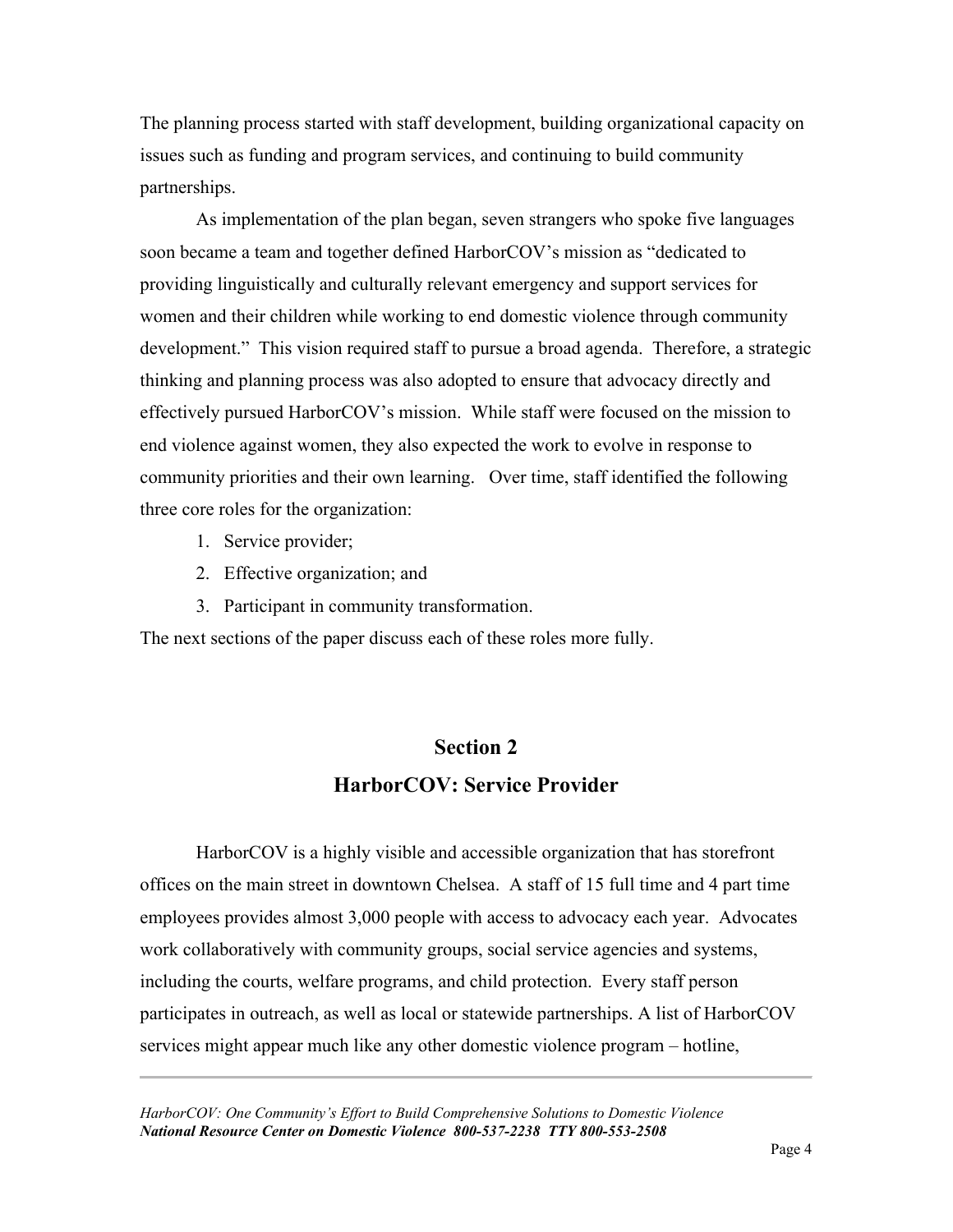emergency shelter, court advocacy, and outreach. However, the community-driven approach makes the day to day work different. (See Appendix B for HarborCOV's organizational profile and list of services.)

#### **A Community-Driven Approach**

At HarborCOV, community-driven means that services and programs take shape in response to the needs of women and their families in the Chelsea area. To identify those needs, staff ask women about what is happening in their lives, and then listen carefully to what they say. The focus is less about assessing women's problems and more about surveying their interests and priorities. The most useful information comes from regularly asking participants open-ended questions: "What are you really worried about right now?" "What do your kids need?" "What are your ideas about what might help?" "What do you think you need to be safe?"

Early on, HarborCOV staff learned from women that virtually everyone needed help with housing and income. Since women in the harbor communities talk about their basic human needs, and research underscores the interconnection among domestic abuse, homelessness and poverty, HarborCOV's core agenda as a social services provider includes the integration of economic and housing advocacy. Beyond those two basic needs, women ask for a variety of support, such as advocacy and information that will help them protect themselves and their children from violence, assistance with parenting and their children's needs, legal advocacy, emotional support, along with guidance about addiction and mental health issues. In short, a woman's prospects to make her own decisions, end violence, claim power and transform her life is significantly impeded or improved by her ability to meet her basic needs for safety, health, economic stability, and community support.

Listening to women from the community also made it clear that some women do not have the option or opportunity to leave an abusive partner, particularly those who are low-income. Most women in the community cannot or will not choose to go into a shelter; and some may not utilize a "domestic violence service," the courts, support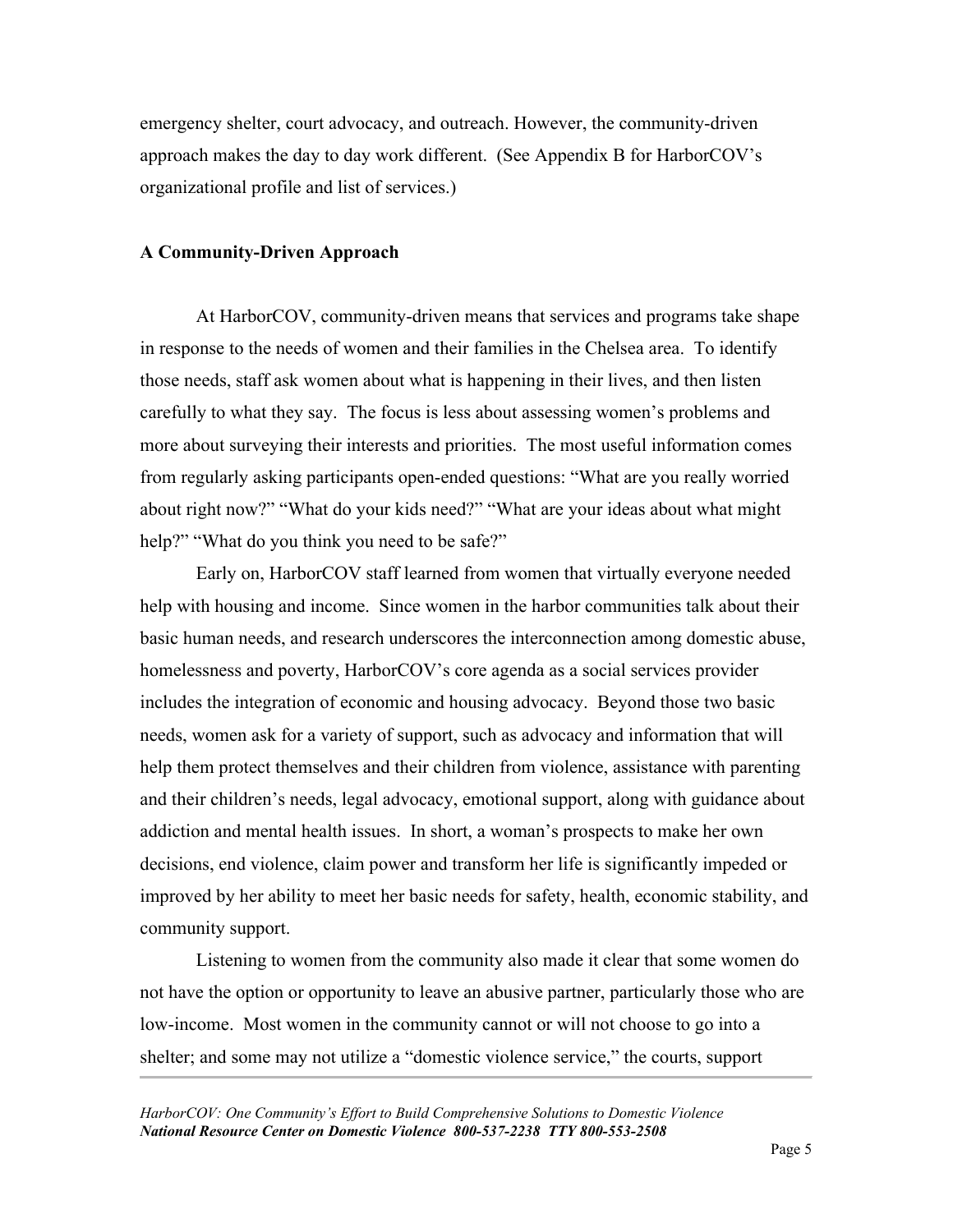groups, therapists, or even economic resources. There are cultural, safety, financial, and legal reasons for women to avoid certain services and systems. For HarborCOV, these realities mean that services and advocacy must be relevant and safely accessible to all women in the community, including women from different cultures and women who will stay in their relationships.

HarborCOV staff understand that few women escape violence and poverty on their first try. Each woman will begin in a different place, use different strategies, need particular resources at different points in their struggle, and have unique goals. HarborCOV's approach to services mirrors that reality. It begins with a "screen in, don't screen out" policy. No one is denied services because of a particular issue, history, or manner. For example, staff regularly work with women abusing drugs or alcohol, women who experienced violence years ago, women with criminal records, and male children of all ages who come with their mothers. The message to the community is that anyone can contact the organization for help.

The open door policy also means staff receive requests for a wide variety of help. A woman might call seeking assistance with a housing subsidy, protective order, her child's problems at school, or finding a job. The accessibility also means that staff see women at different points in their decision-making about their lives and their relationships. Some women are just beginning to think about change, others are in crisis and need immediate information and advocacy, while still others are not prepared to make any major decisions. Each request for help, each discussion, each connection is seen by staff as part of the process, part of the woman's effort to make changes in her life. The expectation is that women will come and go and come back again, each time finding something they need. The service might be as simple as listening and validating a woman's fears, or as complex as a multi-faceted plan involving legal interventions, relocation, and job training.

*Ana came to HarborCOV because she heard that they helped people who couldn't pay their rent. Maria, the advocate, talked with Ana about her apartment and her financial situation, and what kind of help Ana wanted. The advocate told Ana about a rent paying program for families whose*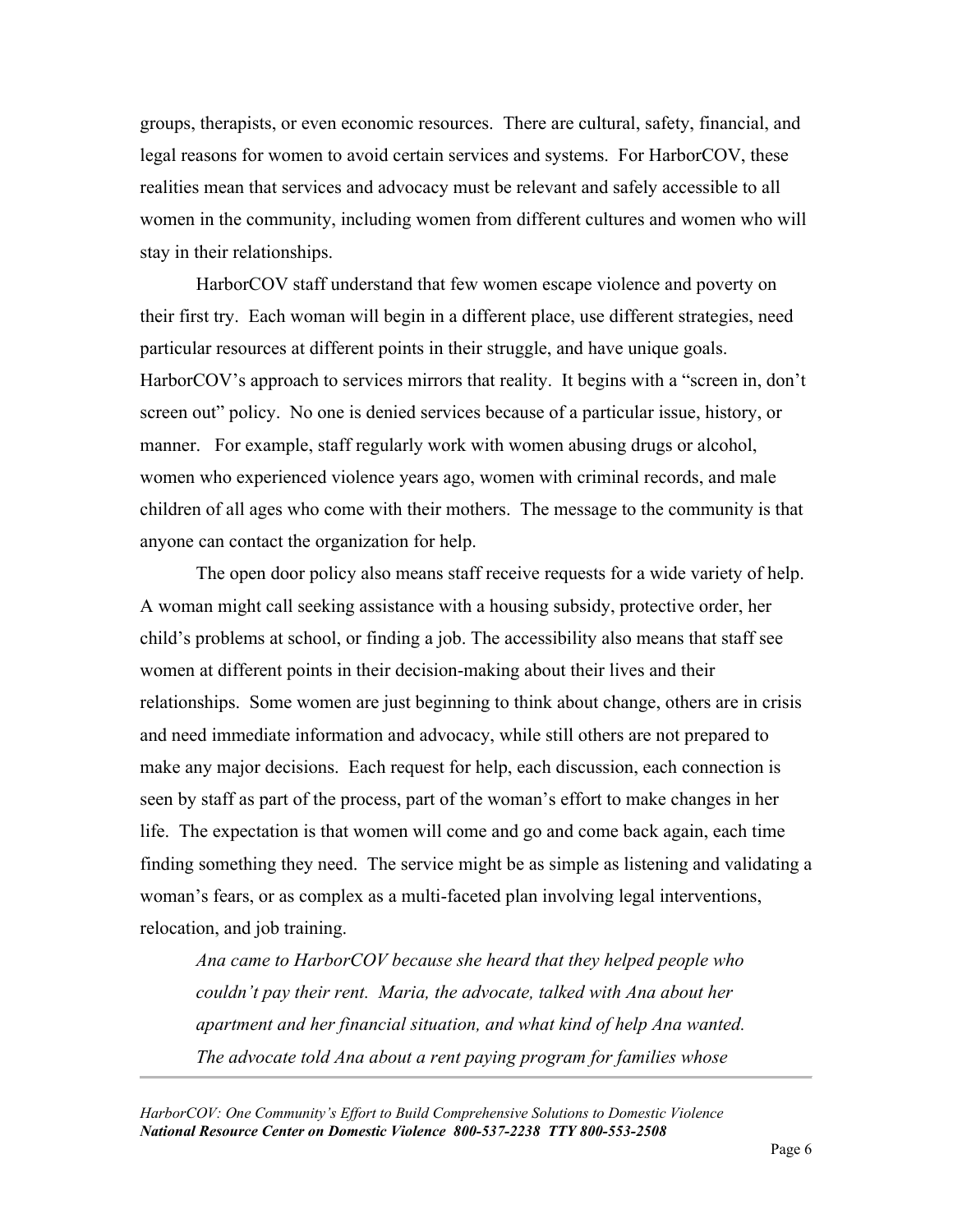*housing is at risk because of domestic violence. Maria listens as Ana discloses some details about her life and experiences with violence. As they talk, Maria takes clues from what Ana talks about to offer information about groups, individual counseling, children's support, and planning for her physical safety. HarborCOV helps Ana get the rent paid and begins a long-term partnership to support Ana.*

### **Key Aspects of Managing a Broad Service Approach**

Staff identify the following three key factors that make it possible for HarborCOV to manage this broad approach to comprehensive services with individual women:

- Advocacy is participant-defined;
- Service and advocacy procedures, rules, and policies are flexible and make it easier for women to get what they need from staff; and
- Extensive internal and external collaboration is necessary in order for women to receive the range of resources and assistance that they need.

### **Advocacy is Participant-Defined**

At HarborCOV, *participant-defined advocacy*<sup>3</sup> is a dynamic interactive process through which a person in crisis and an advocate develop a relationship that enables them to work as partners. The goal of the partnership is to help participants make decisions and take action that leads to positive outcomes that they define for themselves.

With the organization's broad accessibility, it might seem overwhelming to apply this individualized approach to day-to-day service provision. However, staff simply begin by asking participants about their priorities and their worries. Advocates listen carefully to ensure that they understand each woman's reality, challenges and goals. Advocates interact by asking questions that can help each participant sort out her complex experiences and identify her own priorities. Staff do not limit their questions to the topic of domestic violence in order to ensure that they get a full sense of what is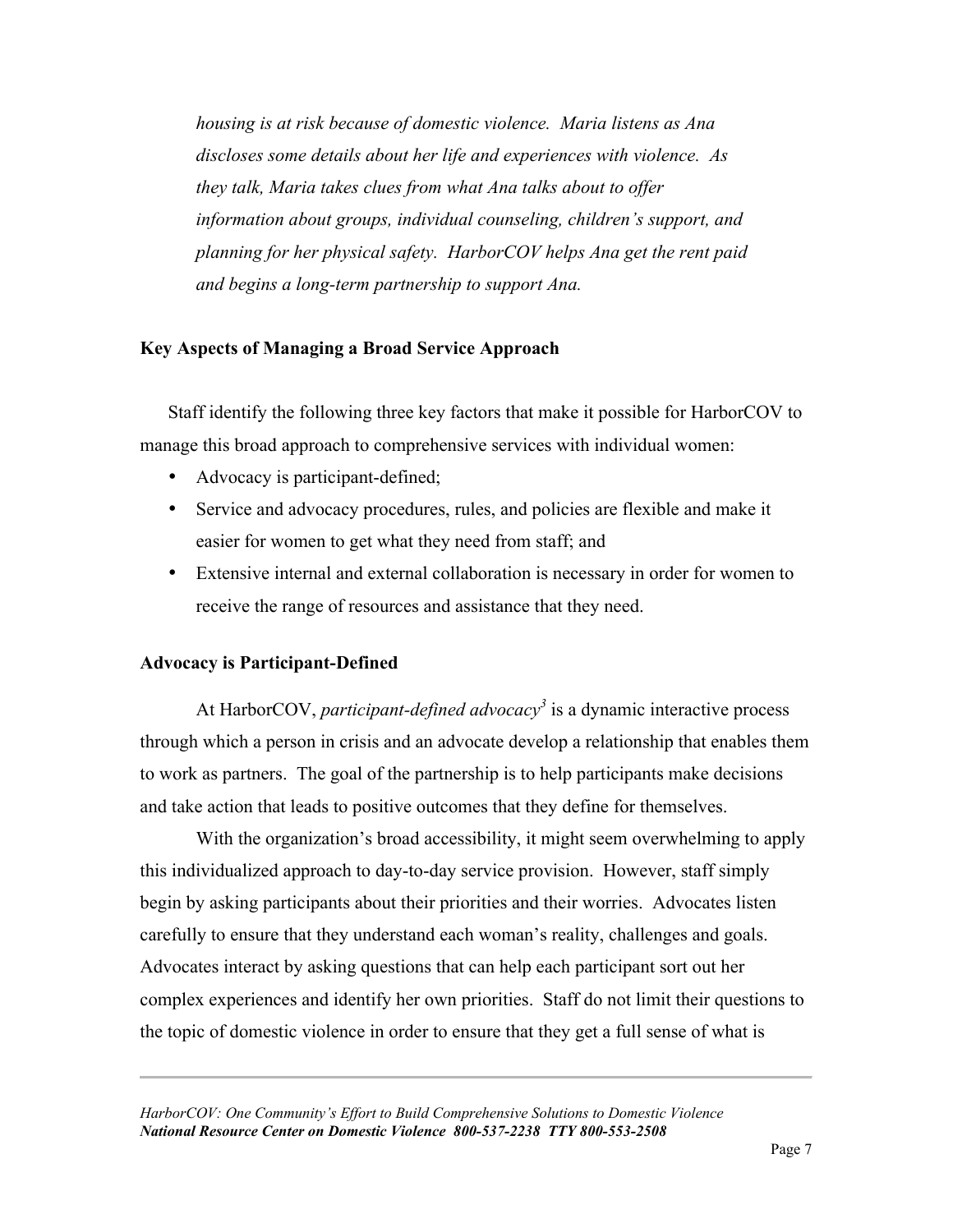important to the participant's life and safety. More "traditional" or perhaps common safety strategies are not usually the focus of the advocacy. For example, leaving an abusive partner, entering a shelter, or calling the police are not assumed to the best course of action. However, staff do talk with participants about the violence, strategize about safety, and validate how difficult and damaging it can be to have to struggle to survive in a relationship while struggling to survive in the world.

For these partnerships to be effective, there must be trust between staff and participants. Rather than demanding or expecting trust, advocates work to develop a relationship that builds trust. That trust is built, in part, by sharing information and resources, and by talking through how a woman's various choices might unfold. The advocate's responsibility in the partnership is to sensitively provide direct and honest feedback. This is often just repeating a woman's own words. For example, an advocate might say to a woman, "You've told me that when you decide to stop taking your meds everything gets out of control for you. So even though you really hate staying on the meds, let's think through the consequences. Please consider talking with your doctor before you decide to stop." HarborCOV staff seek to achieve a balance between unconditional validation and acceptance, and responsibly sharing professional knowledge, experience, and always limited resources. Advocates will not tell a woman what to do, nor will they just go along with whatever the person says she wants if they know it will turn out badly.

In practice, it takes lots of hard work to support informed decision-making by participants. Every HarborCOV advocate can share stories of how difficult it can be to watch women make mistakes, choose strategies that might not be best for them, or deal with the reality of limited options. For example, a woman's particular circumstances might lead her to decide that she'd be better off getting a driver's license than a restraining order. When a woman is facing deportation and rejection by family at home, it is harder to advise her not to marry the man who, while he abuses her, may also provider her access to a "green card." And it is hard to know what to say to a woman who fears that if she leaves her abusive lesbian partner, she will lose all contact with children she loves.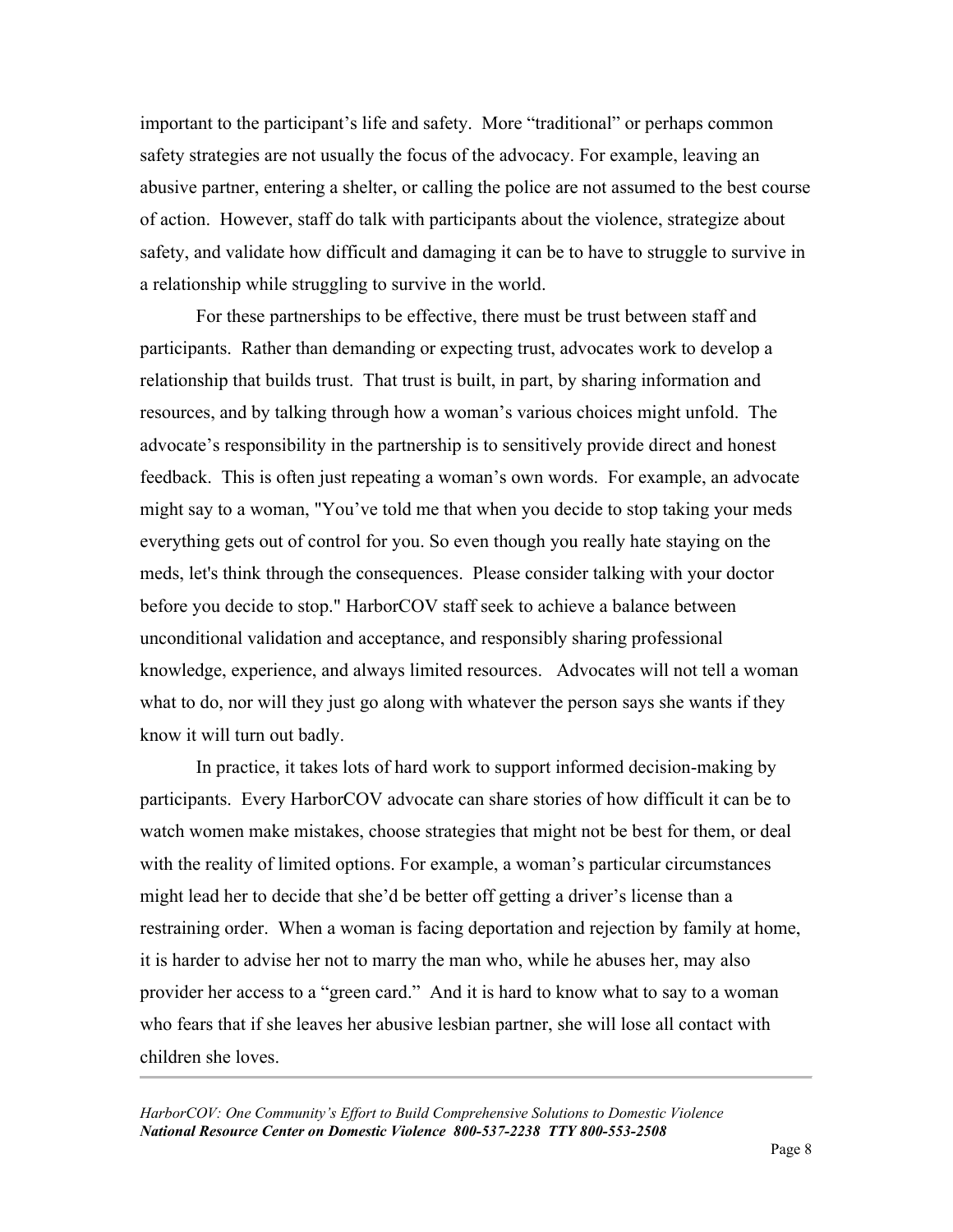Every domestic violence advocate also knows that the straight forward, easy, uncomplicated cases are rare. It can feel like guesswork when trying to balance supportive affirmation for a woman's decisions with encouraging her to do something different. Advocates want women to be safe and to be O.K. When it is difficult to know what information to provide, what questions to ask, what strategies to emphasize, HarborCOV advocates lean toward maintaining the connection. The focus is to ensure a woman can continue to access support. Staff keep HarborCOV's door open to her—no matter what.

*At fifteen, Chanda left her home in Southeast Asia because an American arranged to bring her to the US and promised to marry her. He raped her for the first time before the ship reached port. The abuse continued and he broke his promise to marry her, which would have allowed her to remain here legally. Chanda came to HarborCOV and began working with KiKi. Everyone on staff was afraid for Chanda's life. For more than a year she would come in and consider her options – all inadequate and unresponsive to her needs because they would increase her risk, get her deported, or keep her underground with no prospects to build a legitimate future. Chanda constantly changed her mind and her decisions. She would bounce between the abuser and her relatives who were afraid of letting her stay with them. She'd hear from her family in Southeast Asia who told her not to return. KiKi, who is also a refugee from Southeast Asia, felt her agony and feared that the violent abuser would kill her. Frustrated and worried, all KiKi could do was listen and work through various strategy scenarios during their sporadic advocacy appointments. She kept the door open. She regularly contacted Chanda to check if she was ok. Over time Chanda knew that KiKi would be there for her even if she was unable to act on a decision. A trust-building partnership between Chanda and her advocate developed. Eventually, KiKi helped Chanda find a good residential program that worked with teens, connect to support, and file her U visa immigration petition.*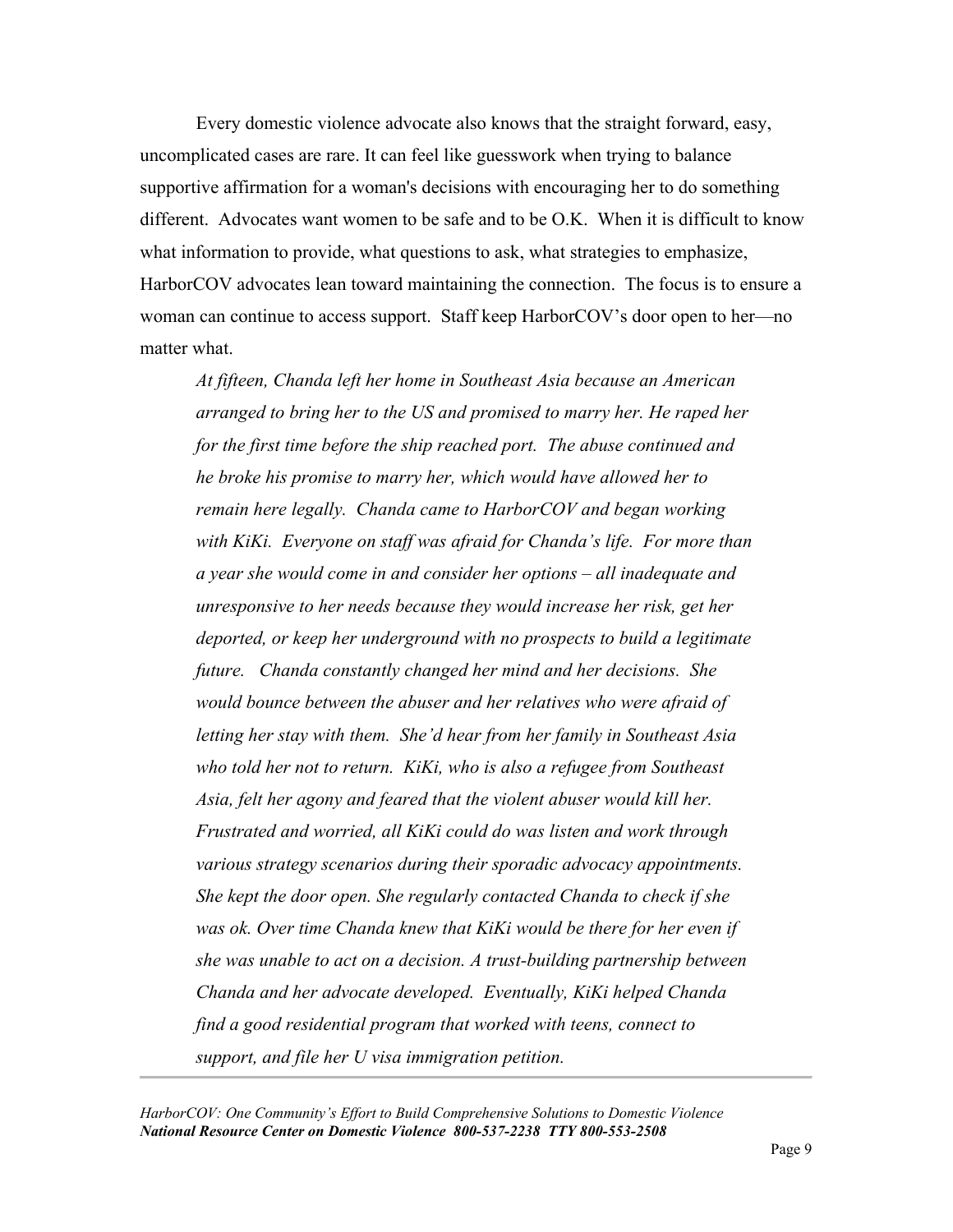Advocates are gatekeepers of community resources and information, with the power and responsibility to decide how those assets are used. HarborCOV's open, welcoming approach raises the question of how staff ensures that resources are used wisely. The participant-defined partnership encourages a reciprocal, shared responsibility for using resources and information. Advocates are savvy and have a connection to the community that lets them know when stories don't make sense, or when a woman might say what she thinks she has to say in order to get help. An advocate might say to a woman, "I'm having trouble believing you because the last time we helped you out you couldn't follow through. What is different now?" Additionally, advocates work with participants to help them define goal-centered work. The process ensures strategies are clearly understood, that the resources provided match those strategies, and that advocates will continue to work with participants to meet their goals.

In HarborCOV's experience, it is easier for a woman to be upfront and honest with an advocate when she works well with that advocate, has a sense of community in which she feels comfortable, and knows she will have access to other useful resources in the future.

*Elizabeth just knew the minute Jane walked in HarborCOV's door that Jane was in trouble. She looked like she'd been living on the street for some time and her slurred speech told Elizabeth she was drunk. Elizabeth said, "You seem pretty out of it. Are you struggling with alcohol or drugs? Are you dealing with mental health stuff?" Jane got up to walk out. Elizabeth asked her to stay a minute, have a cup of hot coffee, and just rest. They didn't talk much more that day, but Elizabeth made sure Jane knew how to find the homeless shelter.*

*Two months later Jane showed up and asked for Elizabeth. Her arm was in a sling because the guy she'd been living with dislocated her shoulder. They talked for awhile and Jane began to tell Elizabeth more and more details about her life, including sexual abuse she experienced as a child. Elizabeth talked with Jane about her safety and Jane decided*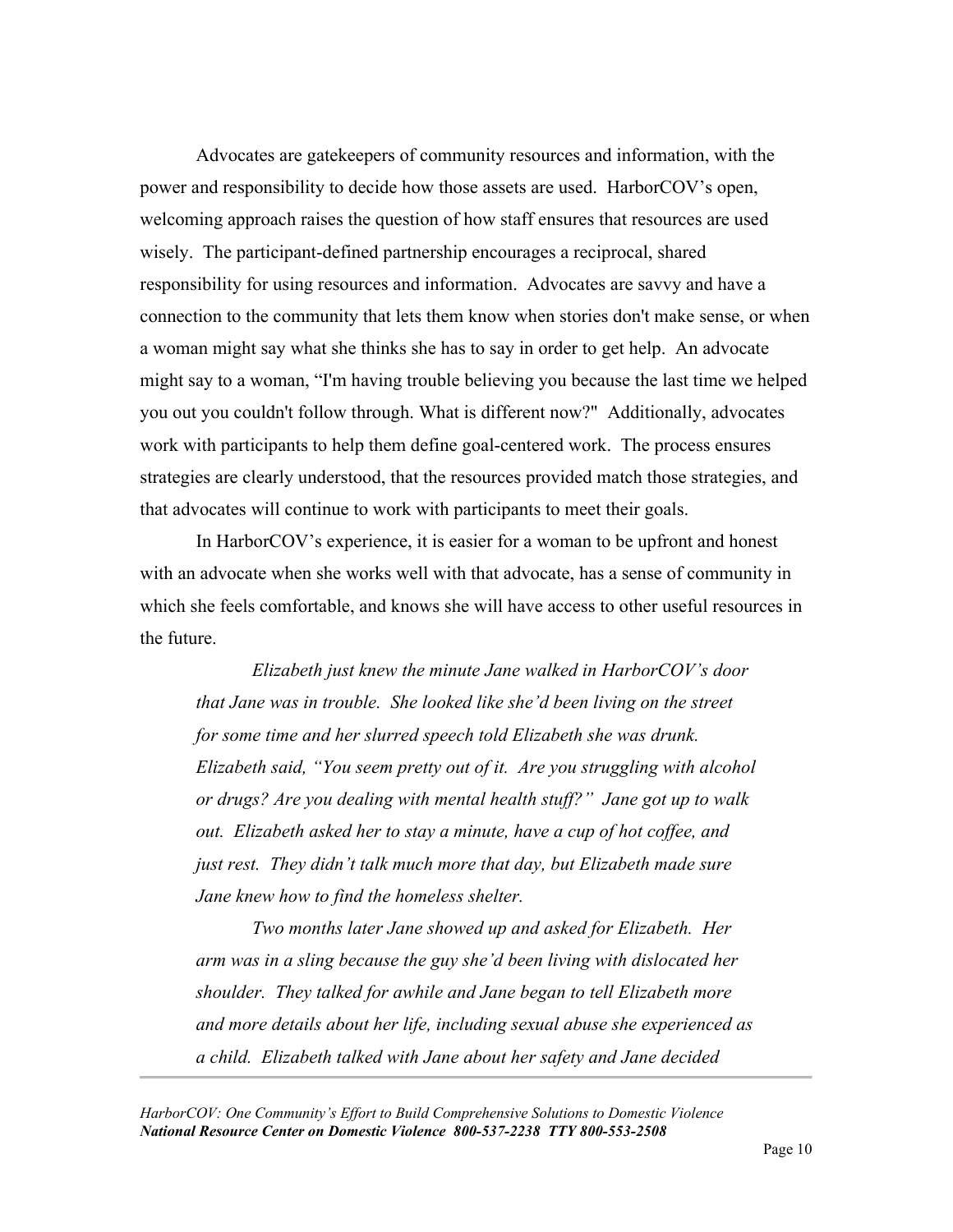*she'd come back next week to talk some more. After a few more conversations, Jane decided to talk with a rehabilitation counselor from Chelsea Alcohol and Substance Abuse Program. Jane contacted Elizabeth a few weeks later asking for a chance to get into HarborCOV's long-term housing program. Elizabeth talked with Jane about rehab and asked if she was still using drugs or alcohol. Jane said, "No." Elizabeth said, "I know things are hard and you need a place to stay, but I'm concerned about you because you stumbled coming in here and you look like you've been drinking." Elizabeth told Jane that the housing program is drugfree. They talked some more and Jane decided her immediate goal would be to use the support of HarborCOV and her rehab counselor to stop using. Jane also decided to talk with the free therapist that holds office hours at HarborCOV every Thursday.*

#### **Service and Advocacy Procedures, Rules and Policies are Flexible.**

Listening to women talk about their concerns and name their priorities forces advocates to shift their thinking, priorities, collaborations, and approach. HarborCOV staff constantly look for ways to change service rules and procedures so that it is easier for women to get what they need. For example, after hearing women talk about the need to be close to their jobs, HarborCOV staff changed the emergency intake procedures to make sure that this issue was part of the discussion when advocates explored safety options with the women, such as staying in a shelter or relocating.

Long held assumptions are also open to debate and revision. For example, an assumption in the battered women's movement has been that women seeking domestic violence services must voluntarily seek that assistance in order to promote their empowerment and autonomy. HarborCOV staff acknowledge that mandating services runs counter to the empowerment model, but refuse to deny a woman services because a child welfare or other well-meaning case worker tells her she has to get into a domestic violence program.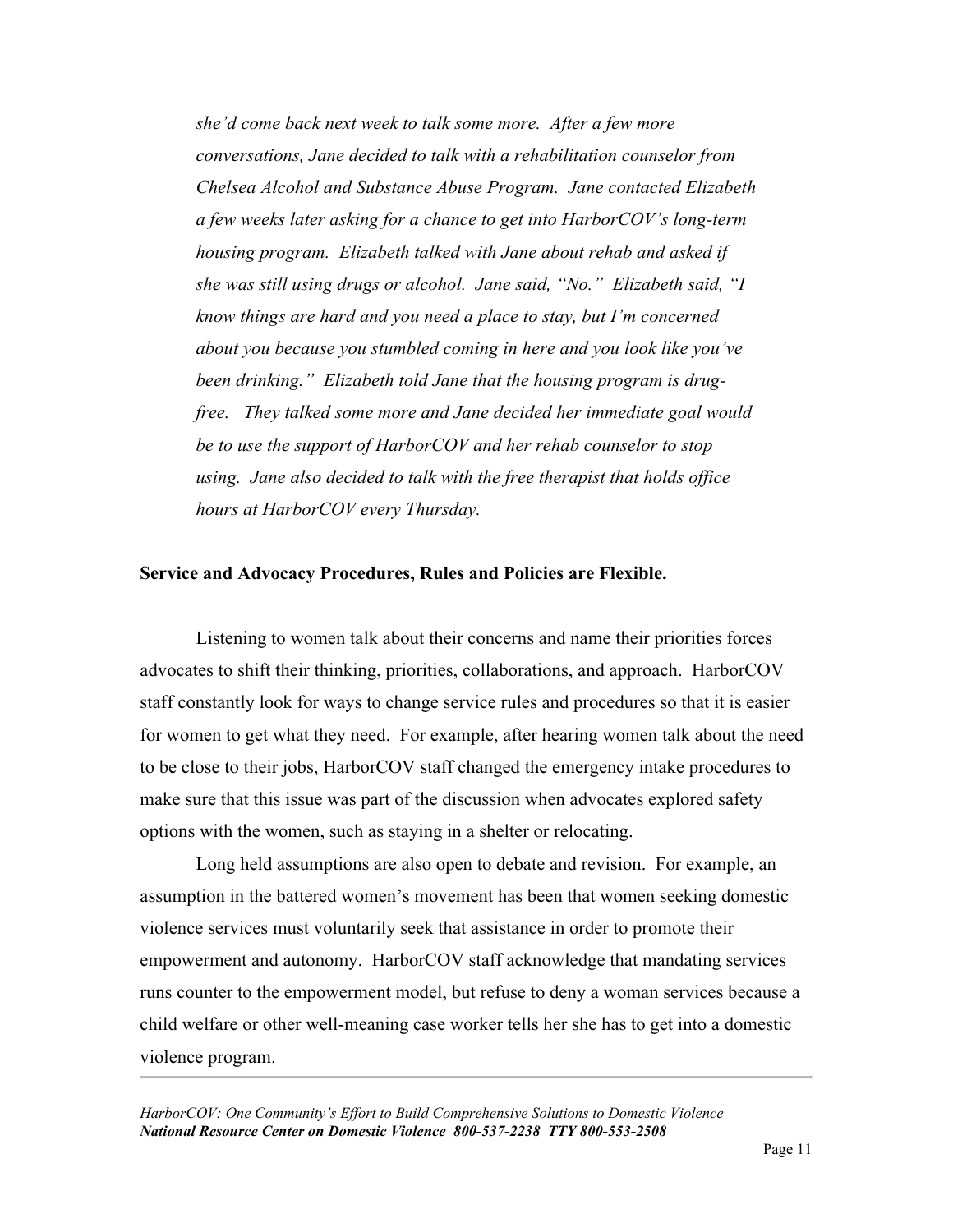Advocates regularly welcome women into group who state that the only reason they're there is because a social worker threatened to remove their kids unless they came. All group participants are notified that staff are mandated child abuse reporters. If social workers request information, they are informed that HarborCOV will not report about a participant's attendance or "progress" unless the participant expressly requests that a report be made. It is not unusual for a participant to ask an advocate to assist her by sharing information or by attending a meeting with the participant and her social worker. More often than not, a woman who starts out with the goals of getting the worker off her back, keeping her kids, and staying with her partner finds something helpful in the interactions with advocates and other group members. HarborCOV's experience is that many formerly mandated women keep the connection voluntarily because they find a community of respectful and honest support.

HarborCOV's flexibility was challenged when it started to provide longer term transitional and permanent housing. Like other service providers, staff was concerned that they'd "get stuck" with residents who would neither make any change in their lives nor move out-- ever. Staff discussion and reflection led to a shared realization that it is HarborCOV's job to work with folks who are not managing to "fix their lives" on their own. Why else would they be at HarborCOV? The organization exists to house and work with those affected by abuse and who also face multiple barriers like mental illness, ineffective and sometimes even harmful institutional responses, and the disadvantages of poverty. This meant HarborCOV's housing programs would need to establish a "give and take" with residents. HarborCOV's long-term housing program, Casa Maribel, provides varying levels of services and participant expectations. As the scenario below illustrates, Casa Maribel staff provide structured support that is "service rich" and customized to meet the needs and realities of each participant.

*Denise is a single Mom with two sons. She struggled with parenting and housekeeping and sporadically stopped taking her psychotropic medications. HarborCOV accepted Denise to live in an apartment at Casa Maribel knowing that she would need a lot of support. Early on, she regularly missed appointments with her advocate, and had*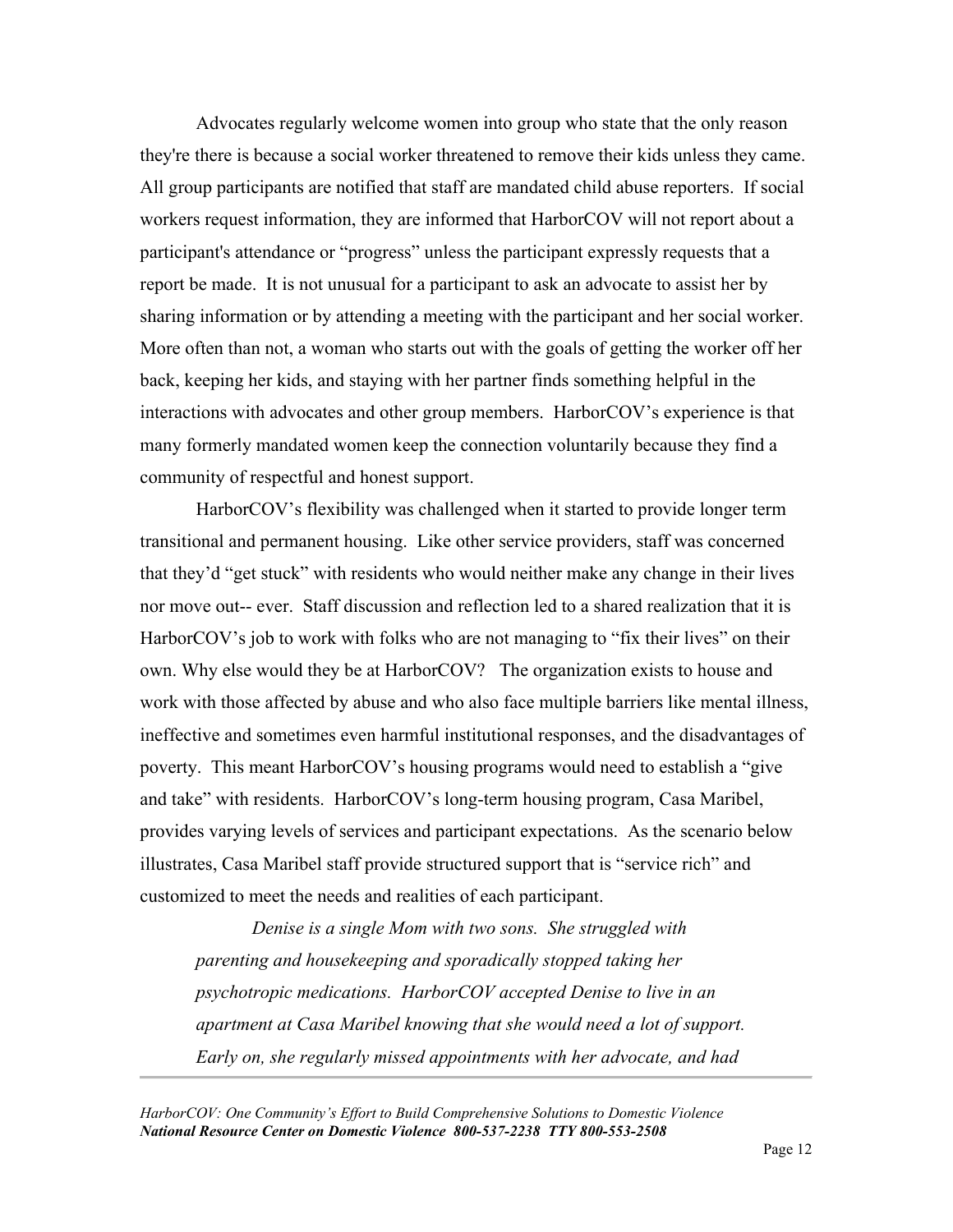*difficulty setting up and following through with goal plans. She had a rotten attitude and would become upset and angry when these issues were discussed. More than once staff considered asking her to leave, but stopped short of that knowing that if HarborCOV was unwilling to hang in and support Denise, that surely this young, labeled 'crazy', African American survivor would lose her children and fall through the proverbial cracks.*

*Denise's advocate adjusted her own and the organization's expectations of Denise. The advocate steadily and patiently worked with Denise to pin down and plan reasonable, attainable goals and timeframes. Home visits from Denise's advocate and the childrens' advocate provided opportunities to assess progress, make suggestions, and model communication. As staff got to know Denise, they better understood her perspectives and struggles, and that helped them to make more helpful suggestions as Denise built her support system. For example, Denise met her community engagement goals through involvement with her church and by volunteering at HarborCOV. When Denise recognized that other women coming from outside of the community into Casa Maribel have a difficult time learning about the community, she acted as a resource for them answering all kinds of questions. Her children began to show healthy progress, and she went on to pursue higher education.*

### **Extensive Internal and External Collaboration is Necessary.**

Collaboration is HarborCOV's most effective tool. Staff simply cannot do it all by themselves. Nearly every project HarborCOV takes on involves at least one other community partner organization, and some of the most successful fundraising has been getting grants to implement these collaborative initiatives.

The pay off for putting effort into building relationships comes as, little by little, staff gain experience working with collaborative partners that they learn from and build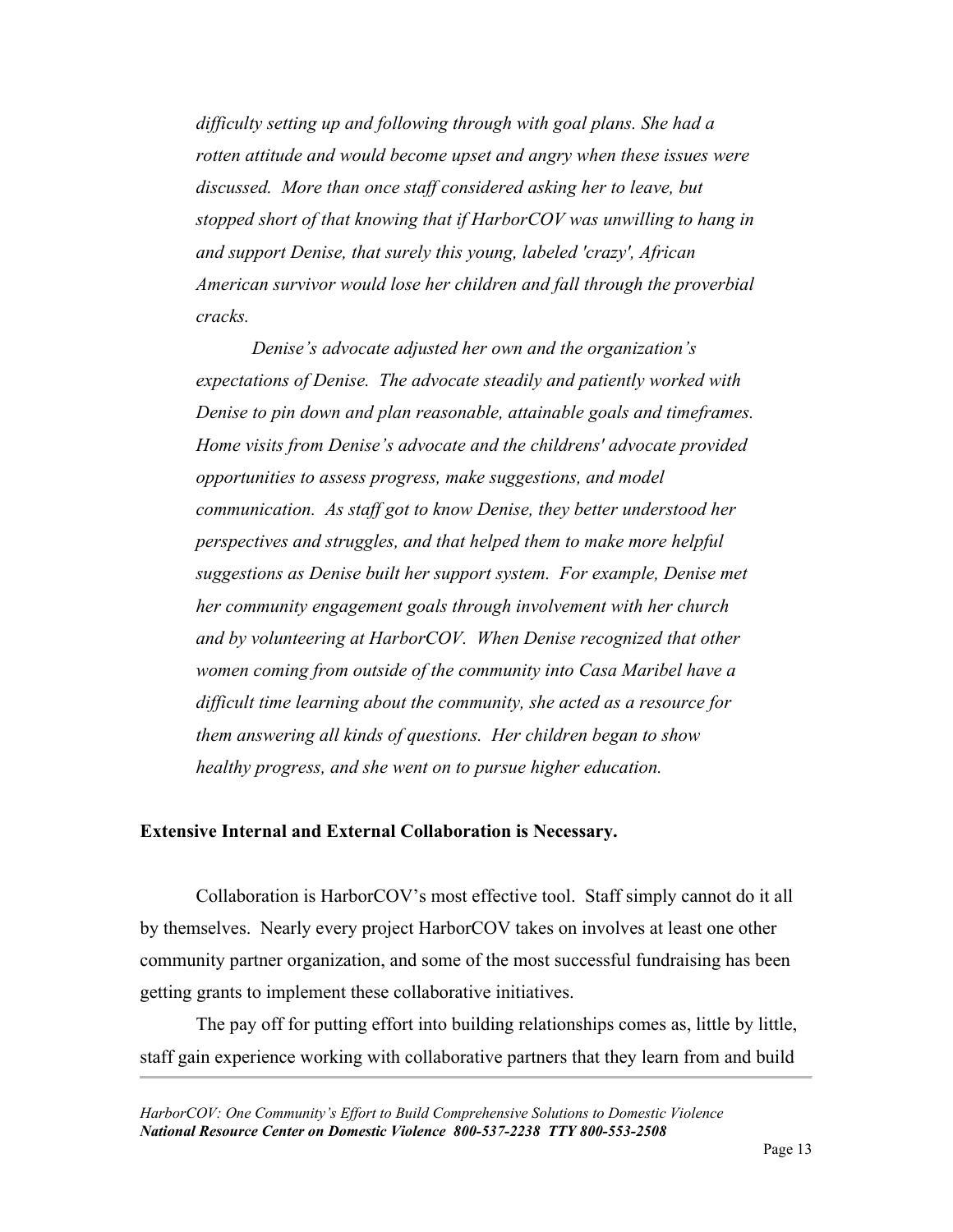upon. Collaboration is so central to the function of the organization that it has a full time Community Collaboration & Partnerships Coordinator. Additionally, everyone on staff participates in at least one community partnership and the Coordinator tracks all of the relationships to promote organization-wide strategic thinking.<sup>4</sup> A chart reflecting the wide range and role of HarborCOV's collaborations growing out of participant-defined needs can be found in Appendix C.

HarborCOV also values internal collaboration. Coworkers regularly jump in to support one another in day-to-day planning and trouble shooting. Some key advocacy roles are specialized but staff assigned to those roles remain as integral members of the direct services team. This provides expertise and resource development in particular areas, but avoids separate silo-like programs. For example, the Economic Program Coordinator leads the team on issues regarding economic barriers and strategies, and trains all staff to conduct economic assessments. HarborCOV has similar internal collaborations regarding legal, teen, and children's issues. This constant communication sustains an organizational culture that provides everyone on staff with ongoing feedback and support, discussed in more detail in the next section.

# **Section 3 HarborCOV: Effective Organization**

The provision of comprehensive, community-driven advocacy and services described in the previous section, requires a well run, efficient business that includes a staff with the capacity to actively participate in the planning and work of the organization. Responsible business principles and practices enhance HarborCOV organizational efficacy. HarborCOV operates tightly designed systems that support individuals and teams to be well organized and to follow through with commitments to participants, the community, and the organization. For HarborCOV, a well run business means that staff feel respected, motivated, and appreciated, and that everyone who reaches out to the organization for assistance is helped by staff's response. It also means that the bills get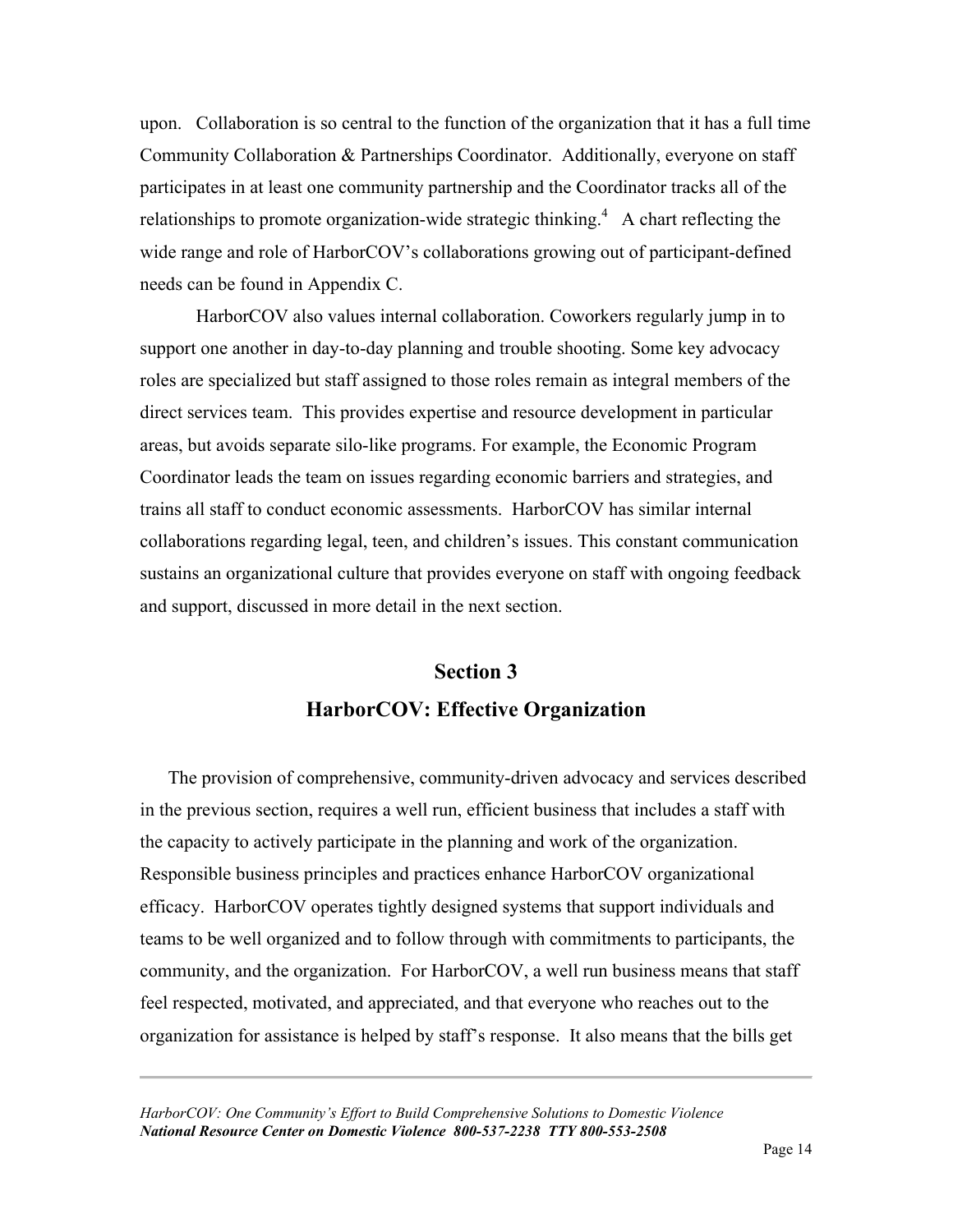paid on time; funders receive timely and accurate reports; the community believes its resources are being well spent; staff can locate the information they need; and that staff gather and track data that tells them they're "doing the right things and doing things right." The following discussion highlights the business strategies and approaches that HarborCOV finds essential to meeting its mission.

#### **Human Resources Management**

For HarborCOV, delivering quality programs and services begins with human resources management. HarborCOV's philosophical approach leads it to hire people who reflect and have strong ties to the communities it serves. When hiring, staff look for applicants with passion, life experience, and creative vision, and weigh those assets more heavily than formal educational credentials. HarborCOV's experience is that paying a decent salary, valuing cultural differences, and providing supportive supervision makes it easier to hire a fabulous and diverse staff. Part of the hiring process includes a group interview with all available HarborCOV staff. This ensures a broad and diverse perspective of each applicant, invests all staff in supporting the applicant ultimately chosen, and right from the start sends the message to applicants that each staff member is part of the decision-making process at HarborCOV. Job applicants are told the expectation is that each staff member will join, lead and 'own' HarborCOV's mission and work.

As HarborCOV stretches limited resources to meet ever increasing need for services, it is difficult, but incredibly important to focus attention and resources toward employee compensation and enrichment. Advocates come into this work with a passion to make a difference, then often find themselves in understaffed programs in which they are underpaid and have neither the time nor the institutional support to participate in their own self care or career enrichment. HarborCOV struggles with these issues too, but maintains a commitment to increase wages, and to provide 100% employer paid medical coverage, paid time off, and staff development allowances for every employee. When economic realities make this harder, HarborCOV uses creative approaches, such as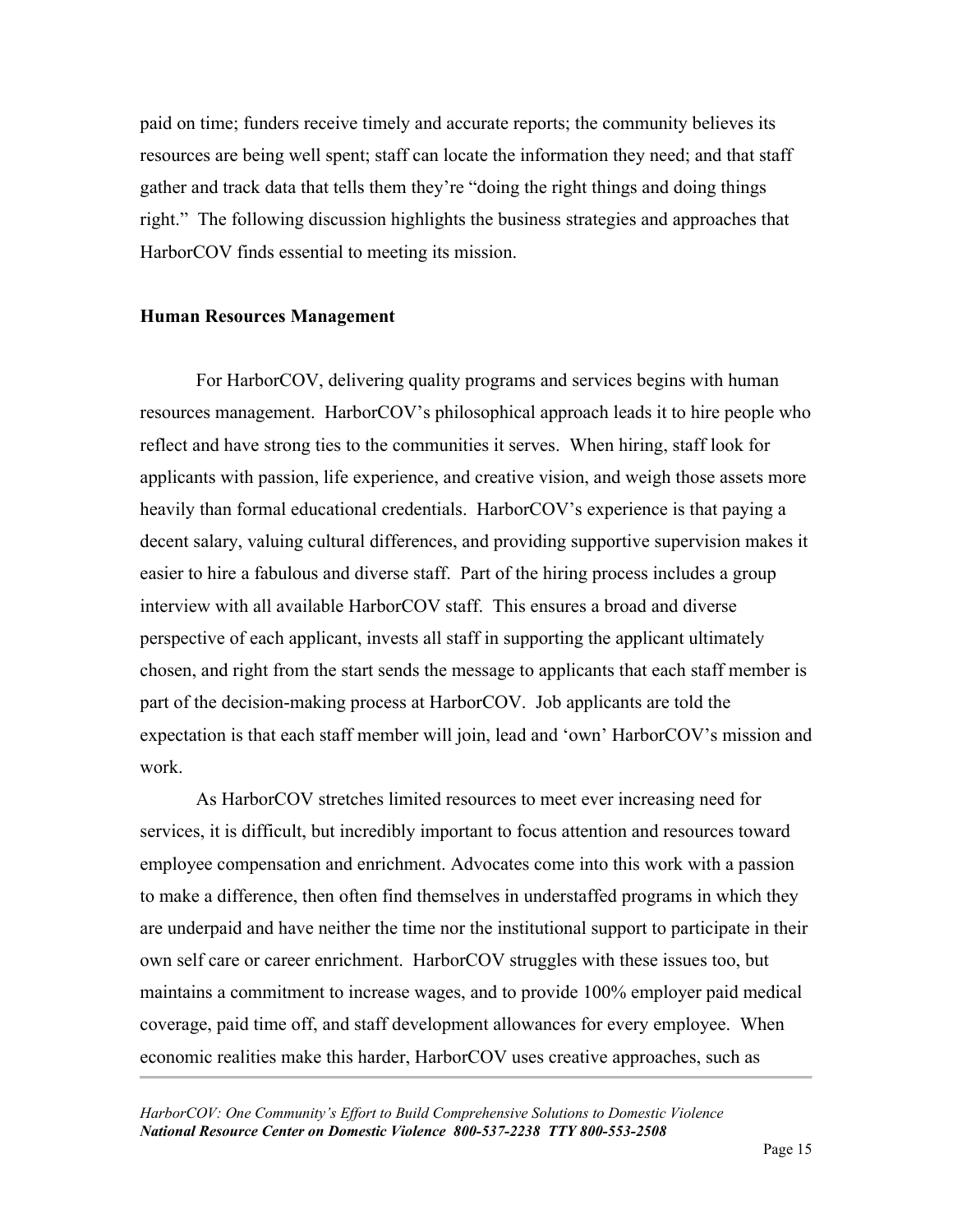offering an employee the opportunity to use work time to attend a directly related community college class, when there are no resources to pay tuition.

For HarborCOV to truly meld theory with practice, it invests significant resources for leadership development. Throughout the organization, staff make and stick to explicit commitments to hire and promote people of color, immigrants, and people with less formal education. HarborCOV's commitment is to support each staff person to do all she can to overcome unequal opportunity and other impacts of institutionalized racism and classism. Additionally, HarborCOV provides staff with formalized in-house leadership development opportunities including skills, supervisory and management training, as well as individual, team, organizational planning and community leadership projects. Additionally, all staff are encouraged to attend local conferences and networking groups.

At the core of HarborCOV's human resources management is a commitment to having each staff person be meaningfully involved in the planning and work of the organization. All staff participate through weekly staff meetings, planning retreats, weekly supervision, and an organizational culture that encourages feedback, discussion, and open communication. This does not mean every agency decision, no matter how small, is made by consensus. For example, many administrative decisions, such as salary, benefits, work hours, are made by the management team and executive director. Open communication does mean that staff will understand the rationale and basis for each decision. Expectations for staff work performance and growth are high. Open discussions and internal collaborations work to hold every one on staff, no matter their role, accountable to job expectations, the organization's mission, and each other.

One of HarborCOV's biggest human resources challenges arose out of programmatic and organizational growth. In five years HarborCOV tripled staff, doubled the budget, entered into multiple contracts, and obtained a number of real estate investments. New skills and expertise were needed. Rather than hiring skilled managers from outside, HarborCOV "walked its talk" about leadership development by training and promoting leadership from within. This was not an easy task. Former advocates, administrative assistants and grant writers became team leaders, coordinating activities and supervising staff as the newly appointed Directors of Community Services, Staff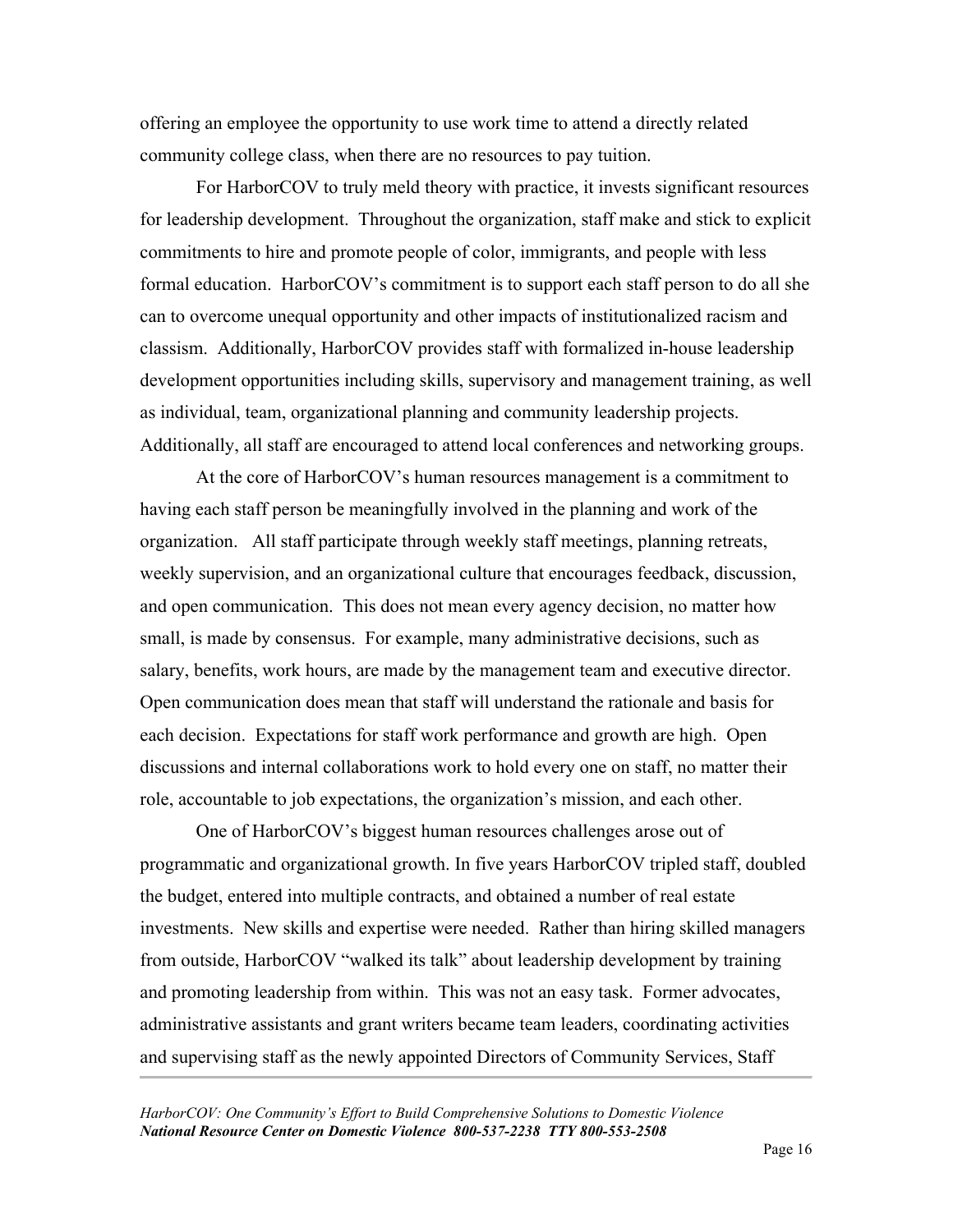Development, Facilities Management, and Asset Development. Each new director, along with the executive director, committed to learning new skills, sharing power and responsibilities, and supporting each other's leadership. This commitment included weekly meetings and participating in a peer coaching supervision model.

#### **Results matter**

Achieving results are an important measure of any business's success. As stewards of community resources, HarborCOV is accountable to measure and report back to its community about the results of its work. Staff work together to clearly articulate goals, identify methods of measuring progress, collect information, and analyze the results. This goes beyond a data base that provides funders with acceptable statistical reports. Data collection and analysis is critically relevant to the participant-defined, community-driven focus. For example, HarborCOV tries to measure outcomes that reflect the experience and goals defined by participants, as well as achieving a better understanding of the concerns of people affected by domestic and sexual violence who do not utilize HarborCOV programs.

Staff use advocacy tools, such as economic and educational surveys and interactive workshops to gather data. Each of these tools, from intake forms to funder reports, is critically evaluated to determine whether participants' complex realities are reflected in the information collected. HarborCOV also is involved in participatory research<sup>5</sup>, not only to inform organizational direction, but also as a community organizing tool to develop skills, leadership, and innovative community solutions.

#### **Fund development, fiscal and facilities management**

HarborCOV's primary funding strategies are asset development and diversification. Since government contracts account for about 75% of the current operational budget, the long-term diversification goal is to decrease reliance on these grants. The guiding principle is to always develop program goals first and then look for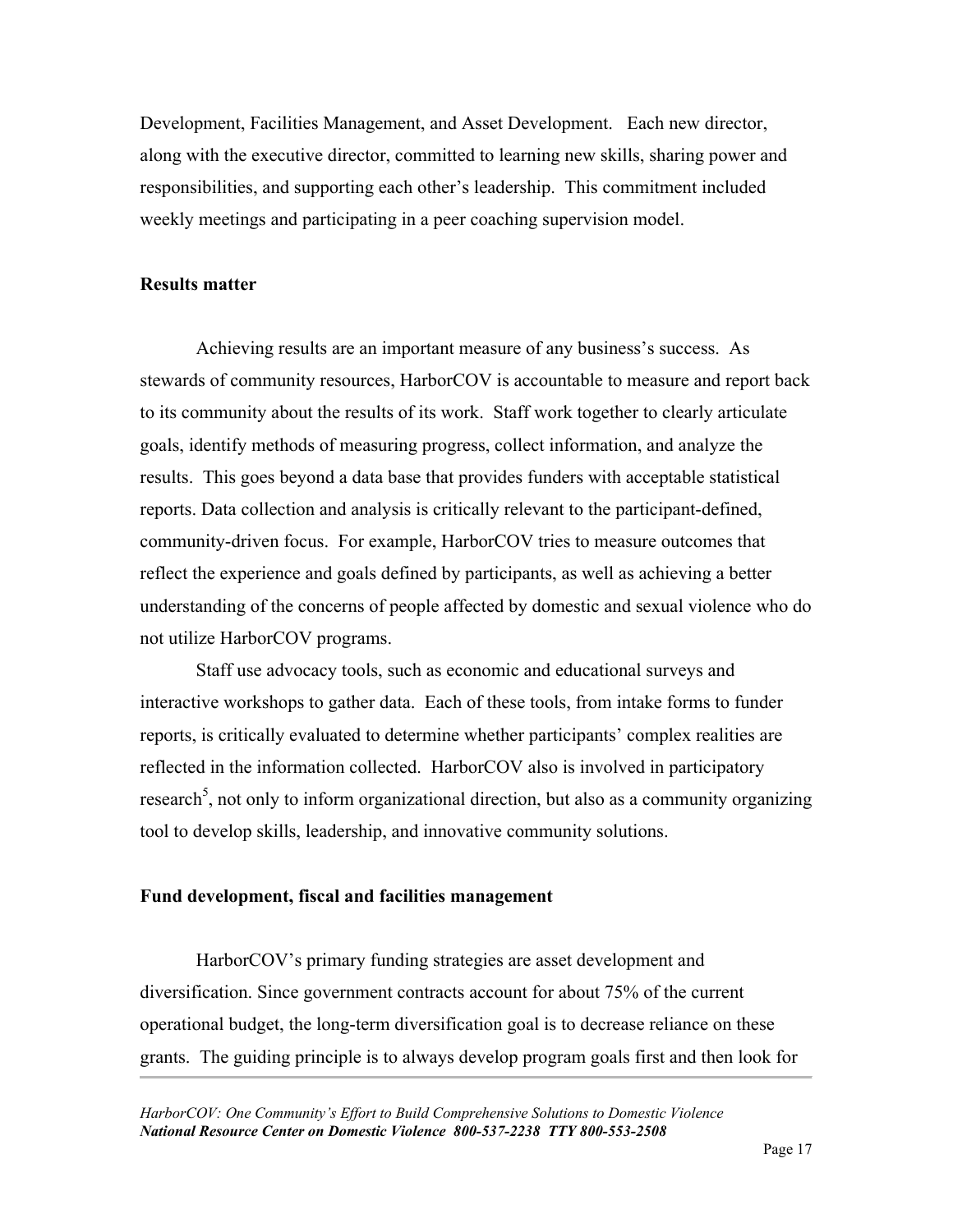funding that match those goals rather than building program in response to externally driven trends. Simultaneously, staff work to develop corporate partnerships and an individual donor base to more readily support prevention, community organizing, and programming beyond intervention services.

Asset development strategies are valued among individuals in the community and for HarborCOV as a community institution. Enough "owned" resources means a better chance to exercise self-determination. For women in HarborCOV programs it often means job choices, a car, and home ownership. For HarborCOV increasing organizational 'self determination' is about achieving financial security to ensure programmatic freedom. In March 2006, HarborCOV moved from leased office and shelter space into a bigger, better building owned by the organization. This move will build current and future assets, and save over \$50,000 in annual facilities overhead cost.

Sound core business systems and practices also includes attention to income, expenses, equipment, and legal responsibilities. Every day, staff and participants rely on organizational resources from petty cash to computer technology. The executive director, bookkeeper, accountant (consultant), and board treasurer instituted financial systems designed to assure fulfillment of regulatory and contractual obligations, adequate cash flow and responsible fiscal oversight and planning. Financial staff conduct multi-level transaction verification and utilize technology to support organized documentation and backup. Budget planning and analysis is a year-round endeavor among director, board and staff. The administrative director oversees systems to take care of buildings and technology needs, supplies, security, insurance, cleaning and other vendor relationships with attention to cost management. When these systems are working smoothly nobody notices anything. When they are not, whatever it is that's not working can become the focus of attention, distracting staff from their work and advocacy.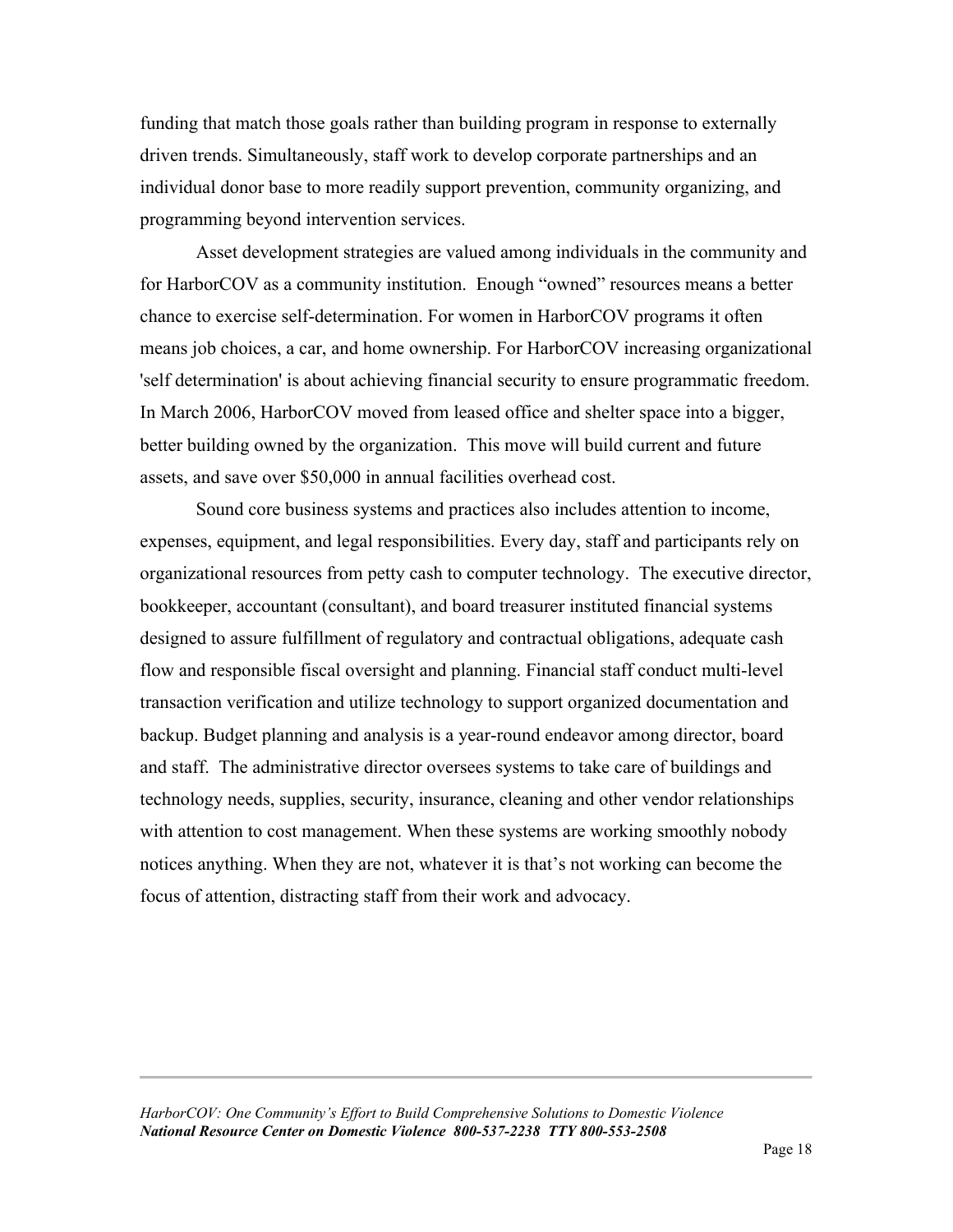# **Section 4 HarborCOV: Participant in Community Transformation**

HarborCOV is committed to community transformation and well-being, which for them means: everyone in the community has her/his basic needs met and the opportunity for productive, meaningful education and work; everyone knows where to find help; and that services are funded by the community to respond to community needs. It also means that each person makes a valuable contribution to her/his family and to society. HarborCOV's mission to end domestic violence requires community development and ultimately, community transformation.<sup>6</sup> This approach pushes staff to do more than provide social services to individuals; it requires that those same individuals are supported to gain skills that will help them to improve their own situations, increase the power they have in their communities, and ultimately transform the community as well. To use a common analogy, staff teach participants how to fish rather than just offer a meal of fish, and also support participants to gain decision-making ownership over the river where the fish breed and grow.

HarborCOV uses three principle community development strategies:

- 1. increase power of community residents through knowledge and skill building;
- 2. exchange information with the community to ensure members input informs organizational planning and implementation decisions; and
- 3. increase community capacity for asset development and ownership.

### **Increase power of community residents**

Every day advocates see that a survivor taking control and responsibility for decisions in her life leads to powerful individual transformation. The crux of community transformation is increasing decision-making authority by the collective community, that is, those most affected by the decisions that are made. Communities benefit when local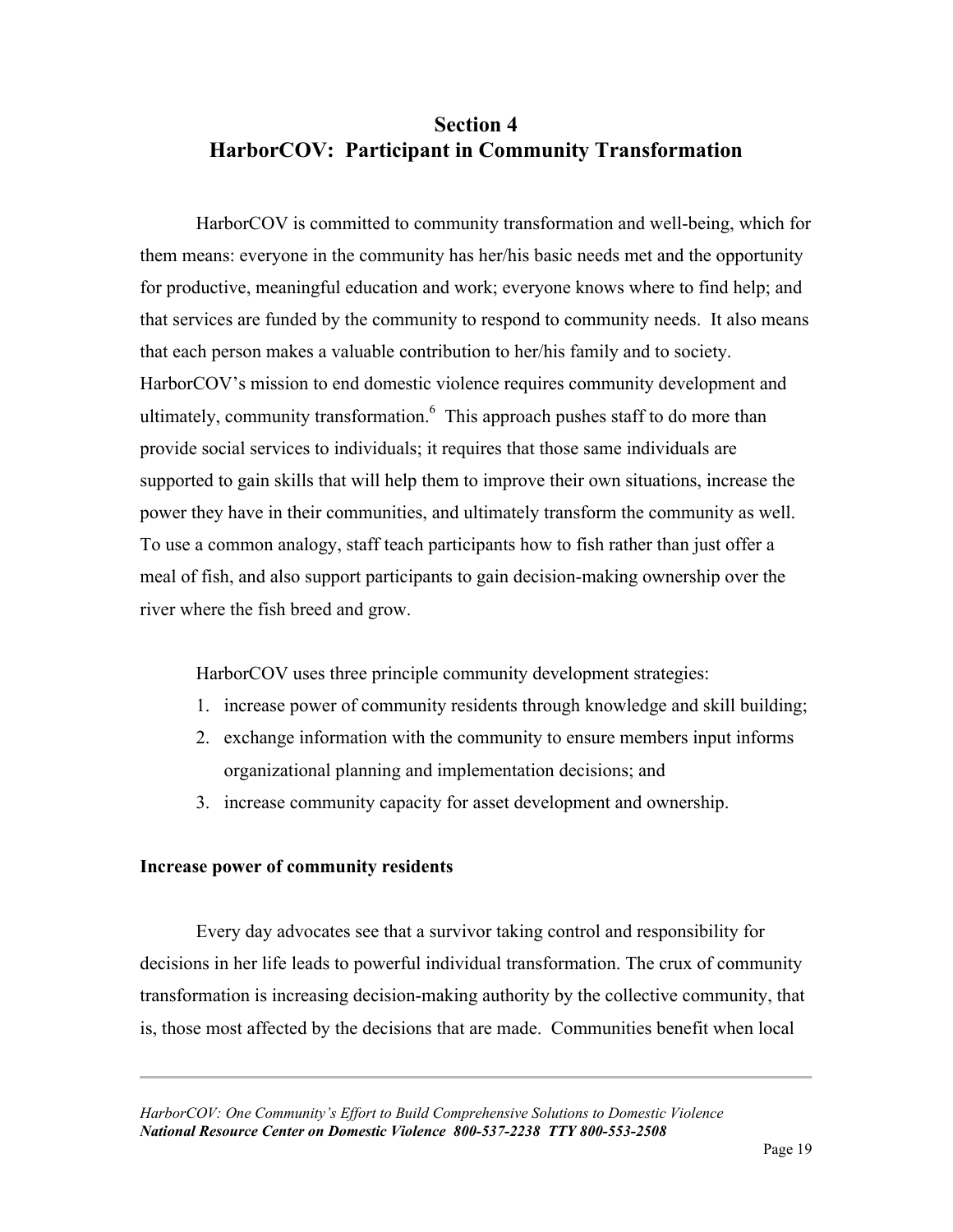residents are effective leaders, and when more residents participate and become invested in decisions about which businesses operate in their community, how tax revenue is spent, how community problems such as domestic violence are addressed, and who best represents their priorities.

HarborCOV builds community leadership in its day to day work by supporting survivors' civic education and participation. One of the most effective methods is hiring from the local community and fostering leadership among those staff. HarborCOV is deliberate in providing in-house leadership development for staff, including supervision, facilitation, political analysis, strategic thinking, and management skills.<sup>7</sup> Staff are trained as trainers, encouraged to facilitate workshops, and are regularly involved in planning meetings and retreats. Organizational policies and staff work plans guide how staff allocate time for their own leadership training and involvement in community partnerships.

HarborCOV also supports leadership development that prepares abuse survivors to lead community organizing and community organizations. $\delta$  Program participants are seen and treated as more than consumers. Participants regularly hear the message that HarborCOV is "their place" and that they can claim an ownership stake by involving themselves in the organization in a way that makes sense for them. This involvement might be as quick and easy as offering an opinion or could be more extensive, such as joining an advisory committee or volunteering. Support for civic education and participation is also integrated into HarborCOV programs. For example, Casa Maribel (HarborCOV's long term housing program) residents are encouraged to develop civic participation in addition to their personal and economic development work. One Casa Maribel resident got involved with the Parent Teacher Association (PTA) in her community. Participants also understand that their involvement with HarborCOV can shape their individual outcomes, help others, and impact the work of the organization – even when they no longer need or want services.

Another bridge to learning and leadership is through participation on community advisory committees made up of participants, volunteers and other community residents. For example, advocacy and support group graduates are welcome to join the Survivors'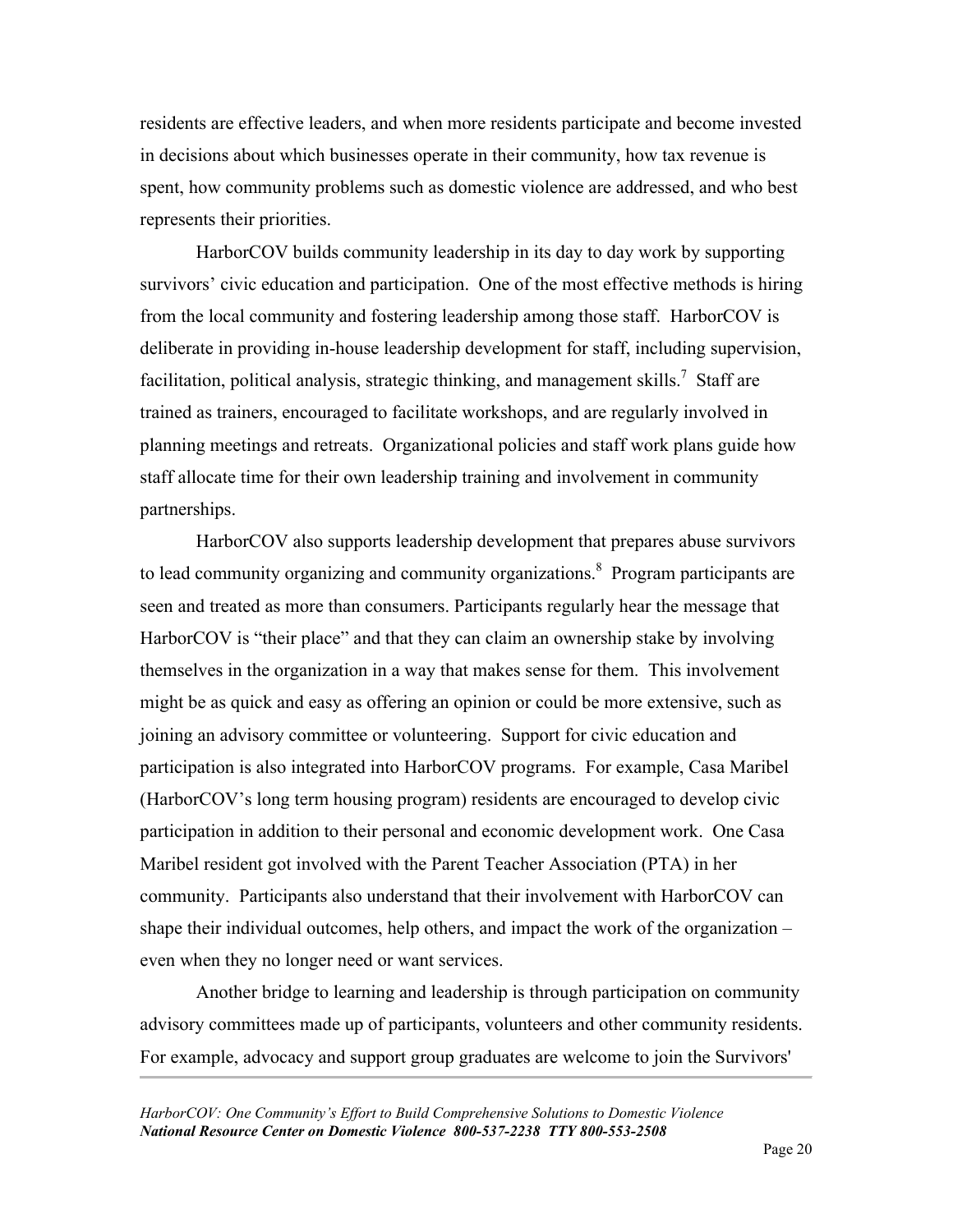Advisory Committee and/or the Latinas Advisory Committee. Self-facilitated and supported by staff, the groups set their own agendas for learning and community action. The Survivors' Advisory Committee identified community outreach and organizing goals, and have asked HarborCOV for training to learn about public speaking and policy advocacy. Recently, a twelve-member contingent from several HarborCOV groups experienced their power by sharing their experiences and goals with State leaders and reporters as part of the Education Day at the State House organized by Jane Doe Inc., The Massachusetts Coalition Against Sexual Assault and Domestic Violence.

The goal of increasing power of community residents has a direct impact on systemic and individual advocacy as well. Staff support survivor-led and informed efforts to decrease the negative impacts of public or private institutions that operate in the community. For example, after listening to stories about parents' experiences with the local child welfare office (DSS), staff worked with survivors to improve relationships and collaboration among DSS workers, individual survivors, and HarborCOV staff. A cultural competence cross training between DSS and HarborCOV staff was also developed as part of this effort. This was an extensive, multi-year—sometimes challenging—effort that continued to evolve and be informed by survivors.

Political education and analysis is intentionally and explicitly integrated into civic participation capacity building. The goal is straightforward – HarborCOV sees its role as doing more than offering "band aid" social service interventions when an individual experiences a personal crisis. This responsibility arises from an acknowledgement that historic inequality and injustice are at the root of peoples' vulnerability to, and experiences of, violence. These same barriers complicate and add additional obstacles to individuals' opportunity to access helpful support and regain control of their own lives. Social transformation through political education and action is needed to challenge and ameliorate barriers that result from historic oppression.

In addition to supporting participants' involvement in the community, HarborCOV is also directly involved in policy advocacy and political action. For example, the organization endorses broad organizing efforts around immigrant's rights and economic justice issues. Staff develop and adopt organizational opinions and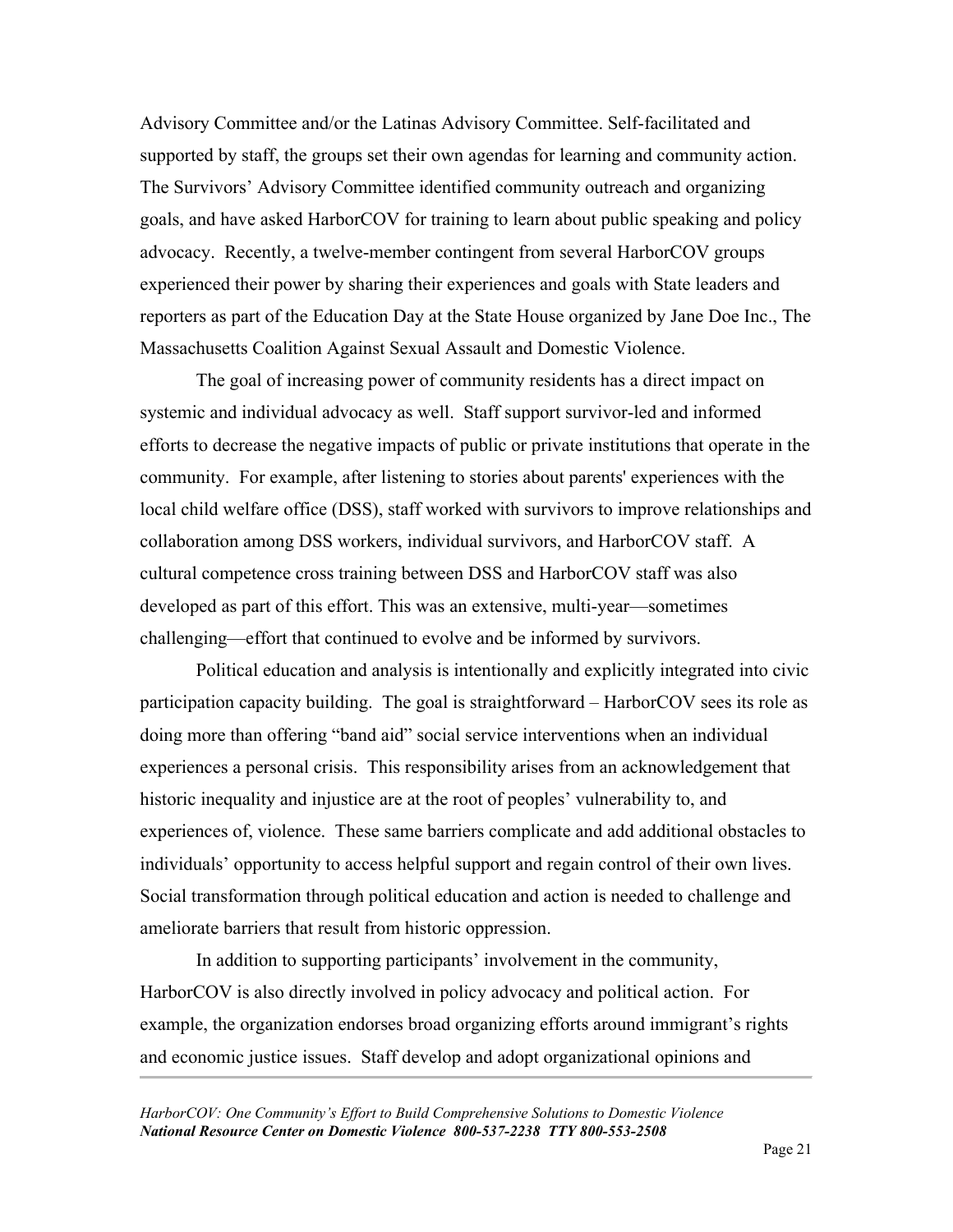strategies to address directly mission-related issues, such as family violence criminal justice initiatives and affordable housing. All of these efforts involve ongoing collaborative alliances.

#### **Exchange information with the community**

For HarborCOV, being a community-driven organization means that the intended beneficiaries of HarborCOV services hold decision-making power regarding the use of the organization's resources and funds and have the right to expect results related to criteria they define. $9$  Just as active listening guides individual advocacy, HarborCOV staff listen for collectively identified concerns of constituent groups. Staff consistently ask the community—the women, kids, neighbors, colleagues, local organizations and government agencies—about what they see as community strengths, needs and opportunities to end violence, and about how HarborCOV might help. A variety of formal and informal strategies are used to "ask the community." Some examples of these strategies include: convening advisory committees, conducting formal and informal surveys, participating in workforce development and youth violence coalitions, and serving as members of the Chamber of Commerce and Rotary Club. Staff are also a part of the network of community relationships in which discussion, ideas, and feedback occur naturally.

Staff and Board then reflect on this community information and use it to frame the organization's priorities and determine desired outcomes. Staff continuously ask — and require themselves to answer — the why, what, how and for whom, about every key task or activity. Although this approach may seem complicated and burdensome, in practice it has become a dynamic and ongoing process that quickly becomes ingrained, "just the way we do business." Ongoing strategic thinking informed by the community makes it easier to make good decisions, set priorities for short and long-term work, and determine success. In this way HarborCOV takes a community organizing approach to its work.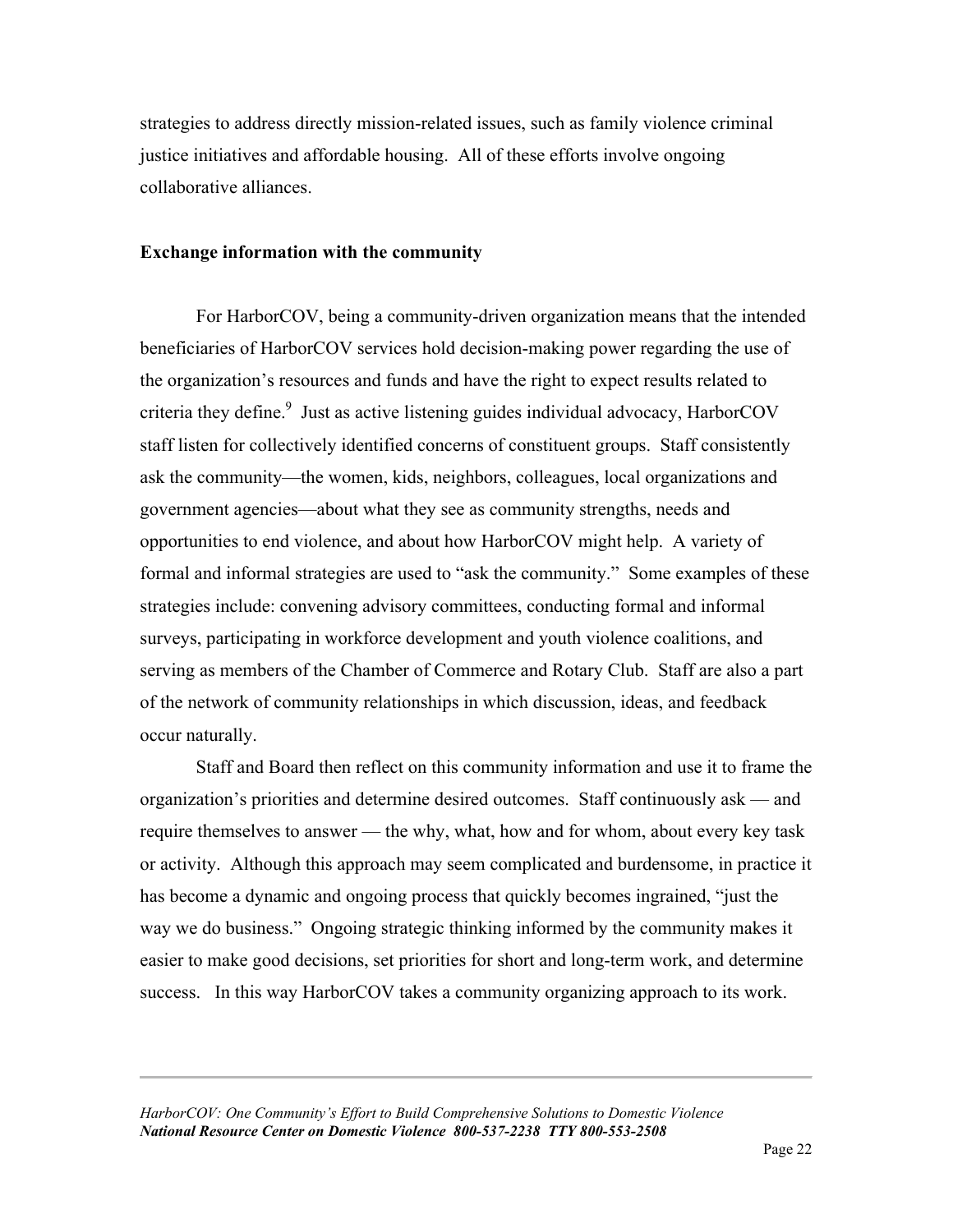*A HarborCOV advocate heard from the community that women need more education and training to get well paying jobs. She brought the issue to staff meeting and the discussion raised a number of key questions, such as: "How do we know this is true among the women in our community?" "How do we know where it falls in their hierarchy of needs?" "How do we decide that we should be involved in this kind of program development?" "What are others thinking and doing to respond to this need?" As part of the process to answer these questions, the Advocate developed a one-page survey in English and Spanish and placed it in an inviting display in HarborCOV's office greeting area. The direct services team also brought the survey to groups and individual advocacy. The survey helped to start conversations with and among participants and gave staff very quick data about these particular community needs.*

*Data gathered from the survey process gave staff the information to responsibly describe and respond to HarborCOV participant needs for GED, ESL, liberal arts, and career certificate programs and the financial, childcare and support barriers that get in their way. The next step was to meet with the Dean and staff at the local community college to explore how HarborCOV could play a role in coordinating affordability, access to childcare, along with on and off campus support. The Community College and HarborCOV are also partnering to seek funds to support a group of current or former survivors as they attend classes at the college.*

The strategic thinking process used to involve the community is a balance between HarborCOV 's experiential lessons, collective knowledge, and vision and the articulated needs and opinions of the larger community. Community-driven is not just doing whatever members of the community say HarborCOV should do. Sometimes staff take a position or move in a direction, even when it challenges community norms or standards.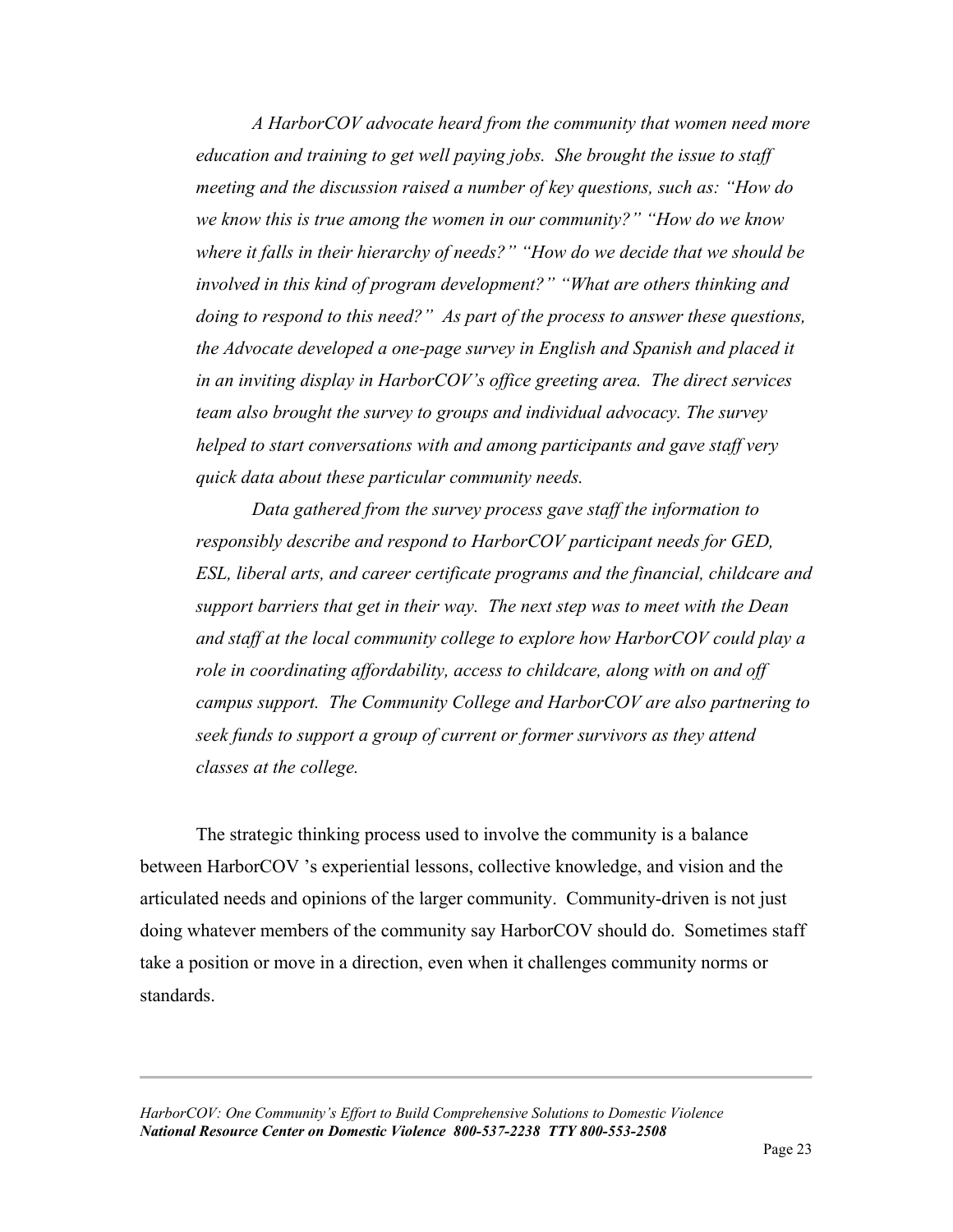Examples:

- *HarborCOV works with many women who decide that their best safety plan is to stay with an abusive partner—at least for the immediate future—and to avoid involvement with the police and criminal legal system. The community norm of local law enforcement and child welfare staff—both likely to be involved with such women—prefer that victims leave an abusive partner, relocate, and pursue prosecution. HarborCOV will continue its strong collaboration with those community entities while representing what staff learned in practice from women who decide not to leave, even though it may be an unpopular position.*
- *HarborCOV works with a number of faith communities and faith-based organizations in which the community norm is to deny the existence of domestic and sexual violence. Staff work hard to maintain connections and communication with these groups while taking advantage of every opportunity to speak the truth about violence.*

To continue to foster collaboration—particularly when there is disagreement— HarborCOV maintains a certain level of institutional transparency, freely sharing information<sup>10</sup> and explanations about what staff do, how they do it and why the organization does what it does. It has been particularly important to explain the rationale behind decisions and how decisions are made. Transparency is a cornerstone of the organization's integrity and its accountability to the community. Confidentiality regarding individual cases is strictly protected, yet HarborCOV staff have found that maintaining the privacy of individuals does not impede information sharing and they do not use it as a reason to compromise the commitment to institutional transparency.

### **Capacity for asset development and ownership**

Going back to the analogy, all those who work for social change believe in teaching participants how to fish rather than just offering a meal of fish. But when the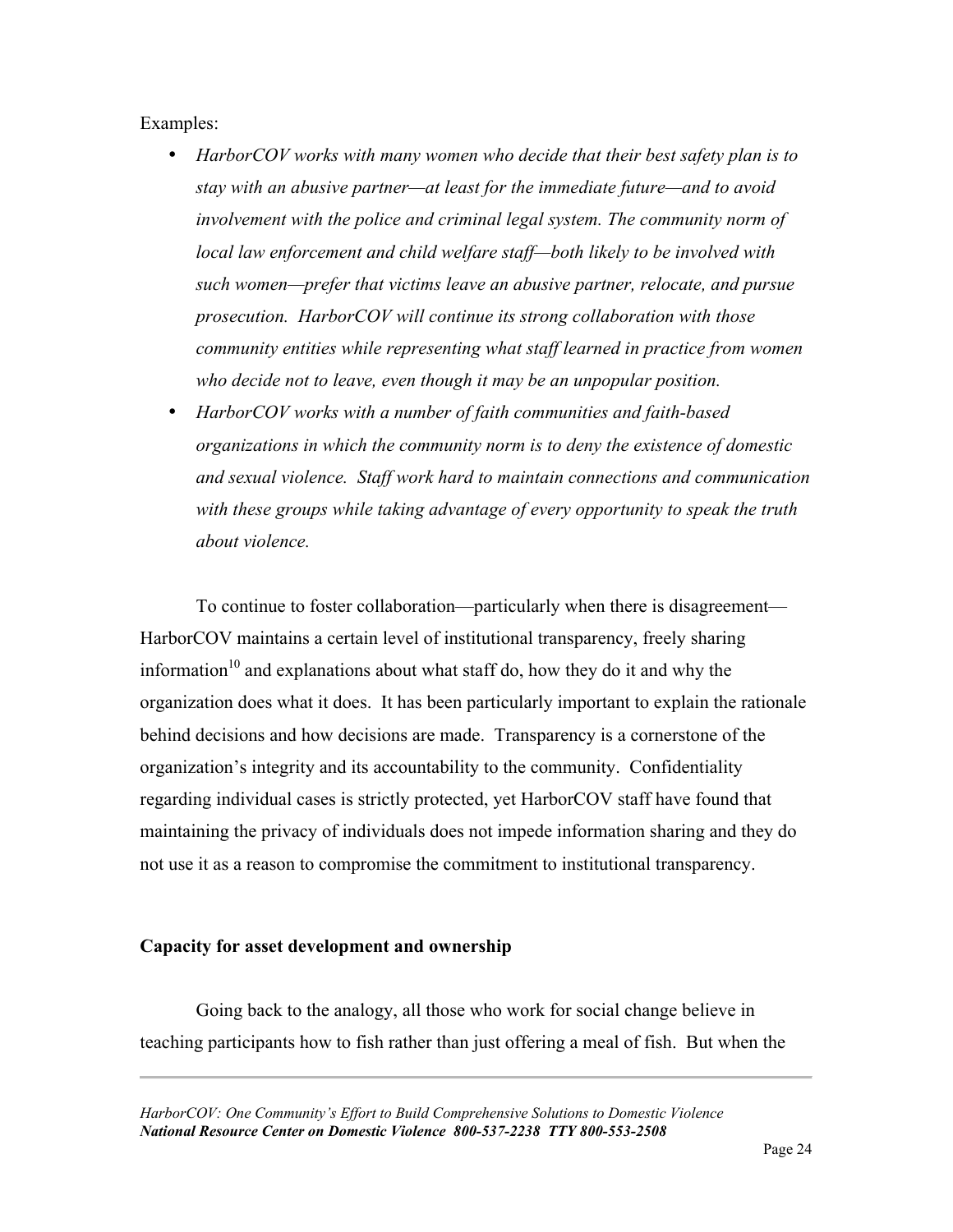people harvesting and eating the fish take ownership over the river they expect it to be a resource for them well into the future. Consequently, they become much more deeply invested in environmental conditions and sustainability knowing their future depends on a safe and healthy fish stock. Asset development takes the notion of self sufficiency to a level where real power shifting becomes possible.

HarborCOV shares in a vision for community transformation in which today's supportive housing residents will be tomorrow's homeowners. Survivors receiving trauma recovery services today will soon own businesses on Main Street. Immigrants who get access to legal status through VAWA now, will some day be elected to the city council and school board. HarborCOV's next executive director will come from this community. HarborCOV actively participates toward the actualization of this vision by promoting the concept of 'ownership' through capacity building for asset development. Ultimately, such concrete ownership improves the position of survivors and community residents to make decisions about things that affect them, influence policy, and shiftpower toward equality and justice.

 HarborCOV employs asset development strategies to promote more tangible forms of ownership through a continuum. For many participant-survivors the process begins with an emergency cash grant that prevents them from becoming homeless. The next step may be in-house financial literacy classes which will lead survivors to attend community workshops on credit repair or first time home-buying. Throughout, advocates support participants' self-identified financial $11$  goals, which may include getting a better job, completing the next level of formal education, saving money, or buying a home.

HarborCOV builds community capacity through a variety of strategies, including preservation of affordable housing, financial literacy programs, a higher education collaborative, and homeowner education. HarborCOV is currently collaborating with a number of residents and community organizations to initiate an individual development account program. The program's goal is to leverage individual savings and qualify savers for up to 400% match for asset building, such as business start up, higher education, or home ownership. Because obtaining safe, legal, living wage employment is so difficult for most immigrant survivors, the Latinas Advisory Committee, along with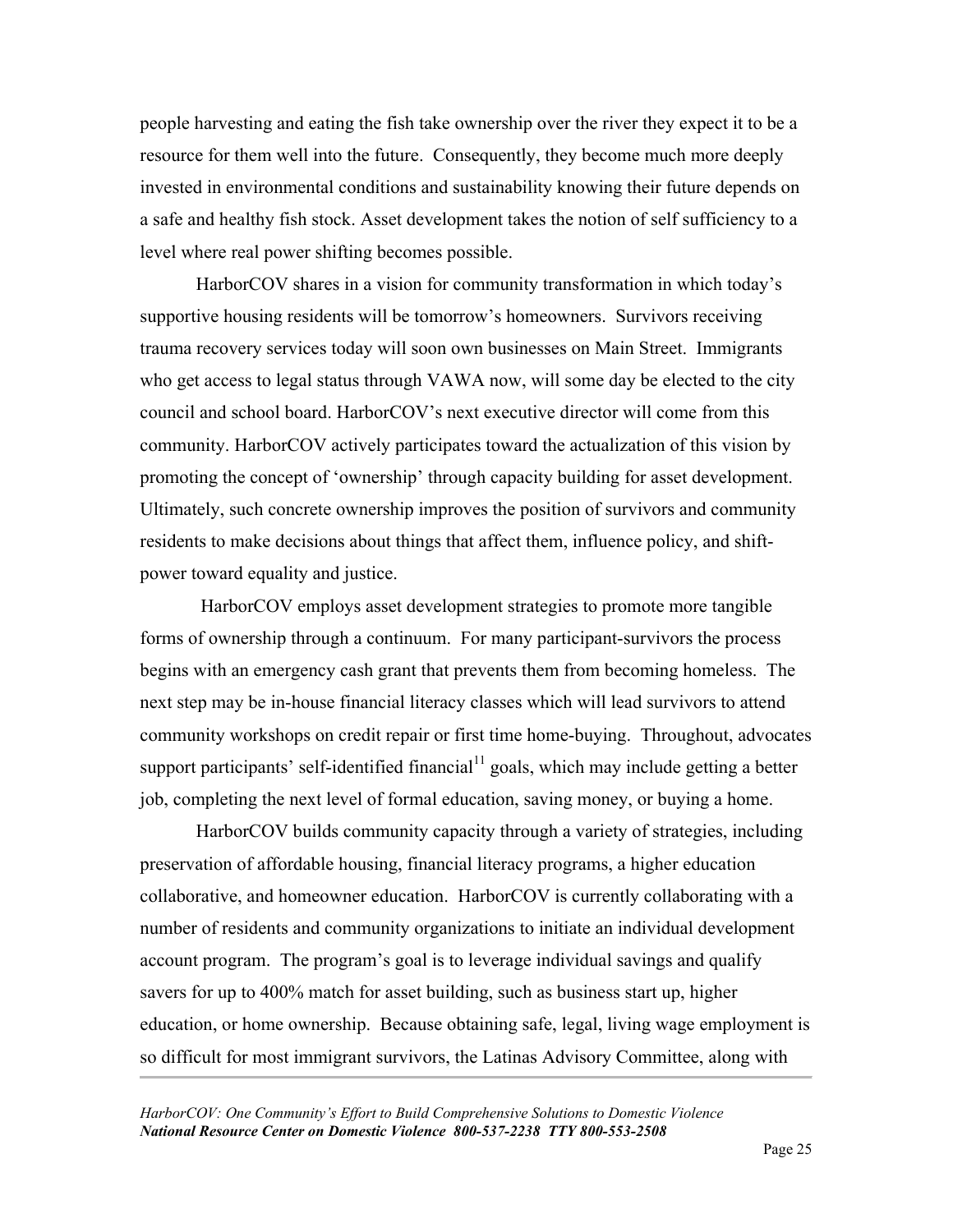HarborCOV staff, are exploring alternative income generation strategies including starting a cottage industry or microenterprise co-ops.

### **Conclusion**

HarborCOV is a dynamic domestic violence organization, embracing the broad range of needs facing battered women, their families, and their communities. A flexible, diverse, strategic, and collaborative staff defines their work in partnership with individual women and the community as a whole. At the core of HarborCOV's success is a belief in people's capacity for creative, compassionate, transformative individual and collective action. Every day, the staff and participants of HarborCOV visibly and repeatedly make that belief a reality.

For more information about HarborCOV see: **http://www.harborcov.org/** or call **617-884-9799.**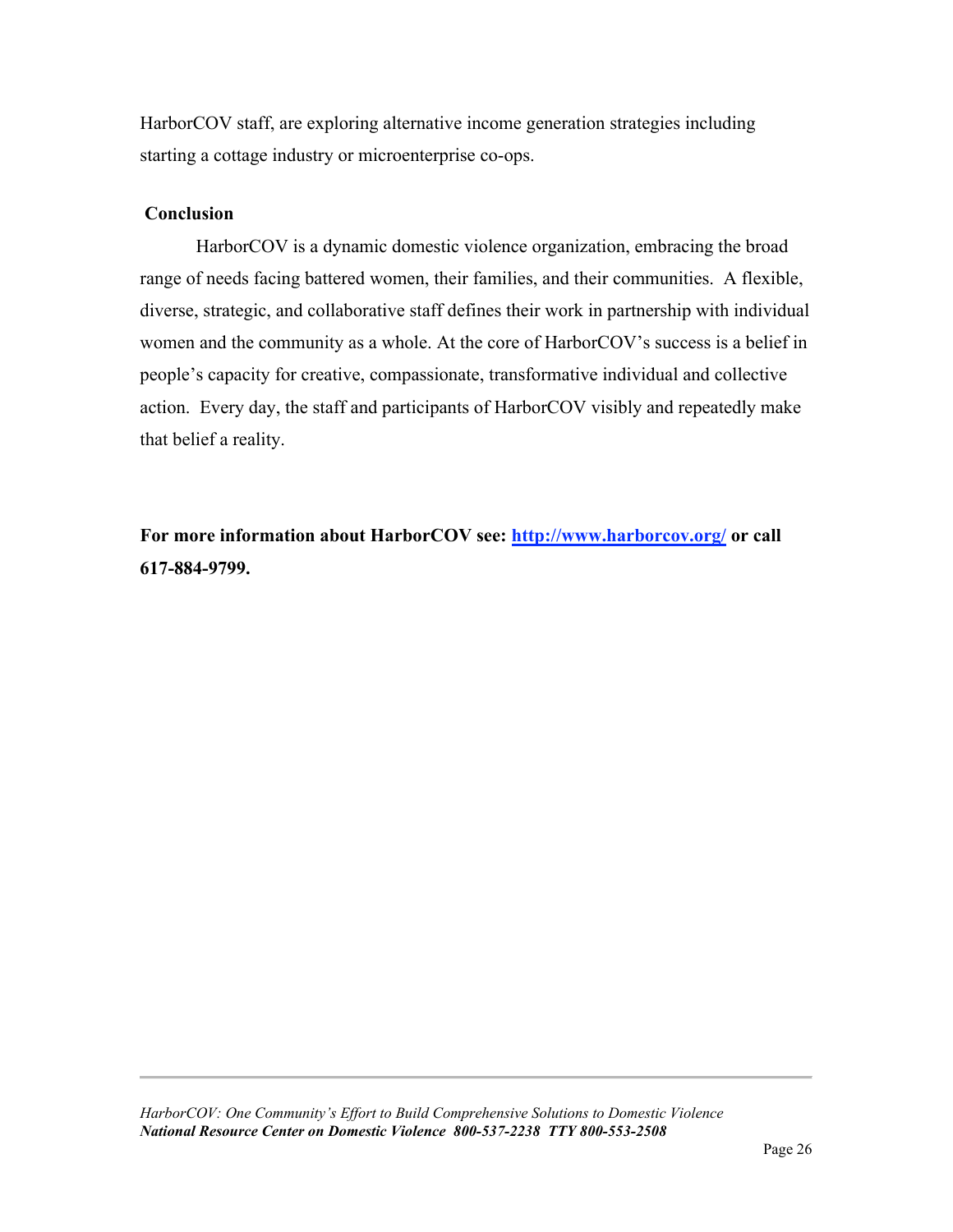# **Appendix A HarborCOV Community Profile**

HarborCOV serves one of the most ethnically diverse and economically strained areas of Massachusetts. Chelsea, East Boston, Revere, and Winthrop are the harbor communities just northeast of Boston. Adjacent to the sea ports and airport, these cities have historically served as a first stop for immigrants from around the world. Currently, a substantial number of immigrants and refugees come from Cambodia, Bosnia, Somalia and the Middle East. For example, Revere's large Cambodian population is evident in its schools, in which approximately 12% of the students are Asian, nearly triple the statewide enrollment average. Among the harbor communities, Chelsea has the highest percentage of foreign-born residents (36.1%).

Nearly 60% of Chelsea residents speak a language other than English at home. Chelsea is the city with the second highest percentage (48%) of Latinos in the State, with immigrants coming from various countries throughout Central and South America and the Caribbean. Latino public school children currently account for nearly 70% of Chelsea's total number of students and for more than 90% of the total other-than-White student population. Census 2000 data also shows that 23% of Chelsea's 35,000 residents identified themselves as other-than-White, African-American, Latino, Asian or Native American.

| Community            | Total     | White | Latino | African- | Asian | Other | <b>Biracial</b> |
|----------------------|-----------|-------|--------|----------|-------|-------|-----------------|
|                      |           |       |        | American |       |       |                 |
| Chelsea              | 35,080    | 58%   | 48%    | 7%       | $4\%$ | 23%   | 7%              |
| Revere               | 47,283    | 84%   | $9\%$  | 3%       | 5%    | $4\%$ | 4%              |
| East Boston          | 38,413    | 68%   | 39%    | 4%       | $4\%$ | 17%   | 7%              |
| Winthrop             | 18,303    | 94%   | $3\%$  | 2%       | 1%    | $2\%$ | $1\%$           |
| <b>Massachusetts</b> | 6,349,097 | 85%   | 7%     | 5%       | 4%    | $4\%$ | 2%              |

*Harbor Area Demographics (from Census 2000 data)*

Twenty-one percent of Chelsea's total population lives below the poverty line, compared with a statewide poverty rate of 9%. Among the City's Latinos, the poverty rate is 43%. Per capita income in 1999 was \$14,628, only 56.3% of the state mean of \$25,952. Nearly one-quarter of Chelsea's households are headed by females with children under age 18, and 42% of these households are below poverty level. Eighty-three percent of Chelsea schoolchildren qualify for free or reduced lunch programs. In Revere, where nearly 6,000 students attend seven schools,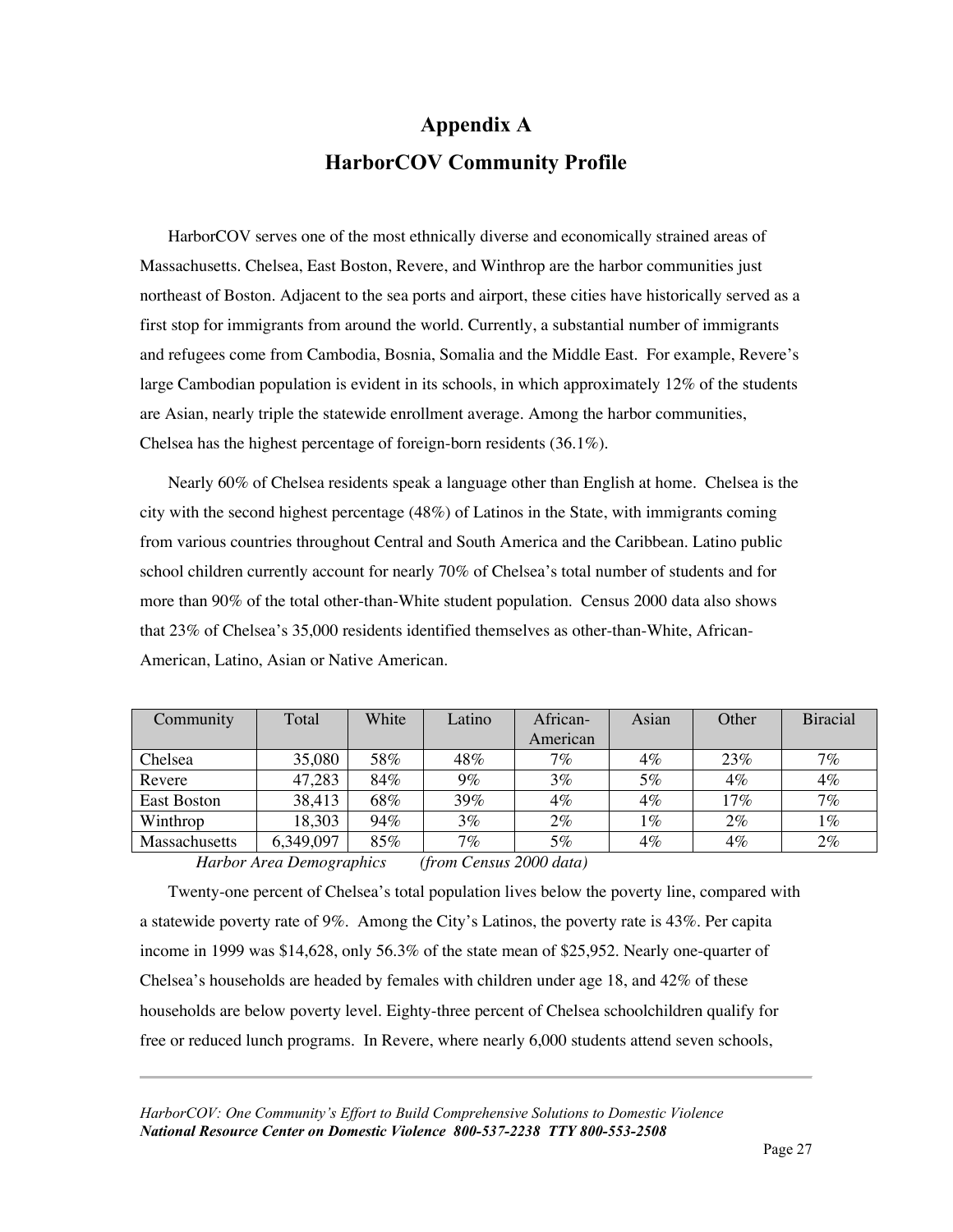more than 40% percent are eligible for free or reduced lunch, a rate almost twice the statewide average. More than 40% of adults in Chelsea over the age of 25 lack a high school credential, and more than half of those attended school for fewer than nine years (U.S. Census, 2000).

Chelsea's 35,000 residents densely populate its 1.3 square miles. Neighborhoods are connected by Broadway, a wide boulevard lined by mixed commercial and residential properties. Elected and appointed city government officials are an active and visible presence, partnering with nonprofits on various projects and leading environmental and economic planning for residential, open space and large industrial swaths across the city. Commuter rail and bus lines connect the harbor communities with the Massachusetts Bay Transit Authority. Chelsea's geography, high poverty rates and demographic migration patterns contribute to a high concentration of available social services. For example, two major Boston hospitals maintain clinics in Chelsea and there is an extension branch of Bunker Hill Community College. There are also various options for adult learning including ESL and GED through a consortium of community nonprofits.

Despite increased awareness in general, and concerted organizing and intervention efforts, especially strong in the Chelsea community, domestic violence continues to be a prevalent public health and public safety issue facing the harbor communities (assessed through counts of police calls, protection orders, emergency room visits and resident surveys). The Chelsea Police Department reported 294 domestic violence assault arrests in 2005. As of January 2006 there were 209 active and 979 expired restraining orders. (Correspondence from the Office of the Chelsea Chief of Police, February 2006)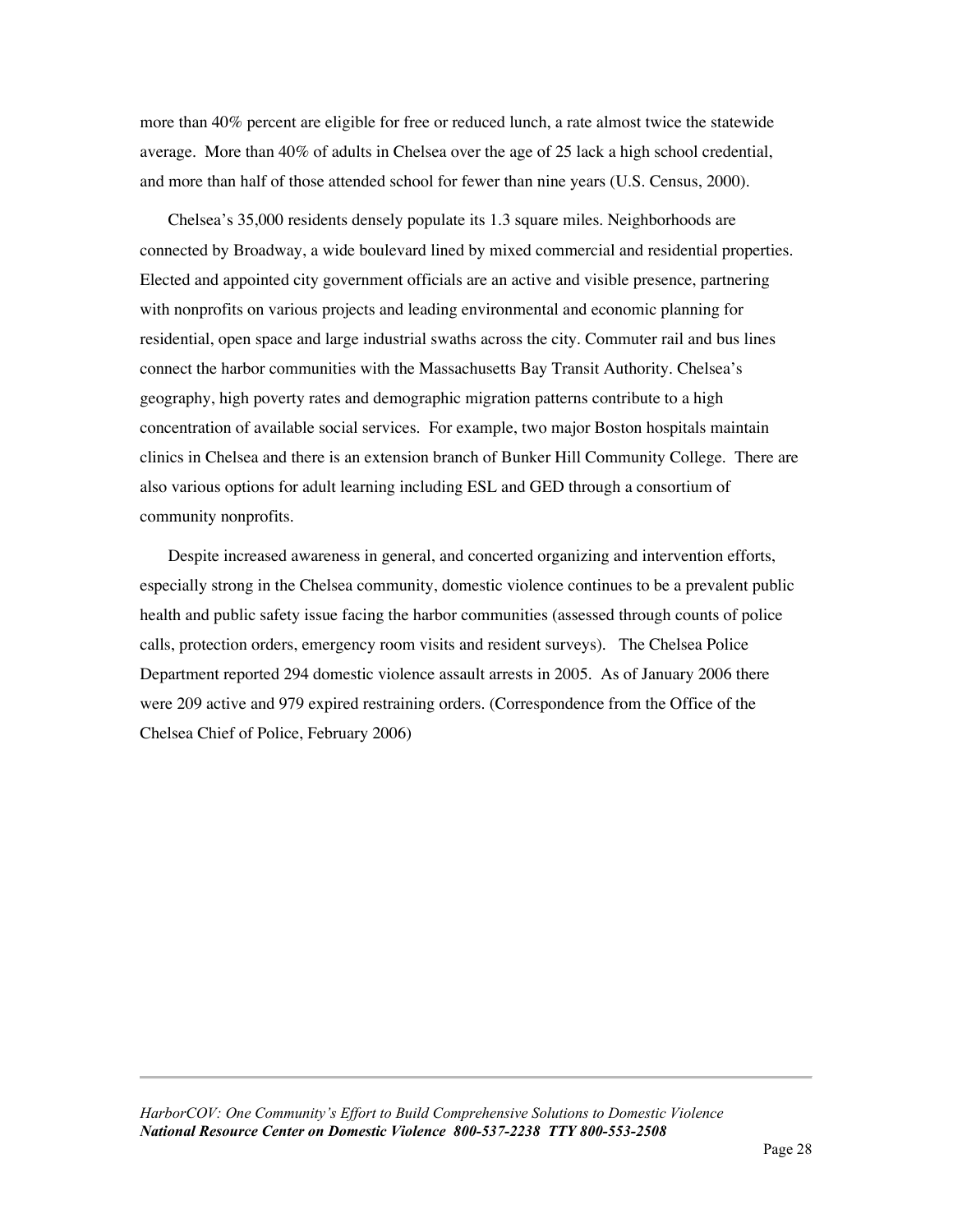## **Appendix B**

## **HarborCOV Organizational Profile and List of Services**

## **Profile**

HarborCOV (www.harborcov.org) provides emergency and supportive services to individuals and families affected by domestic abuse, addressing violence within the context of family, culture and community. Located in Chelsea, HarborCOV also services East Boston, Revere, and Winthrop.

As of January 2006, there are 15 full time and 4 part time paid employees, and 4 consultants. Three-quarters of the staff is bicultural and bilingual. Staff communicate in the following languages: American Sign Language, English, French, Haitian Creole, Italian, Japanese, Khmer, Portuguese, and Spanish.

#### **Organizational Structure:**

A 12 member Board of Directors provides fiscal and programmatic oversight. The Board includes community members, survivors, an attorney, organizational partner representatives, and former staff.

The Management Team includes the executive director, community services director, and development team director. Weekly staff and direct services meetings sustain intraorganizational communication and coordination, staff development, and shared decision making.

#### **Budget:**

In 2006, the projected income is about 1.2 million dollars. About 75% of the income is State and federal government contracts, with the remaining income provided through a combination of private foundation grants and contributions from direct mail, local business sponsorships, and events. Financial services supporting the executive director's fiscal responsibilities are provided by on-site consultants three days per week. Payroll and retirement fund administration are outsourced.

#### **Statistics:**

Of the nearly 300 women and children sheltered, and 3000 who participate in community-based programs, more than half of those HarborCOV serves are immigrants who speak little or no English. Within our program funded and tracked through Victims of Crime Act (VOCA), of 919 victims receiving services in fiscal year 2004, 55 percent identified their national origin as other than the US.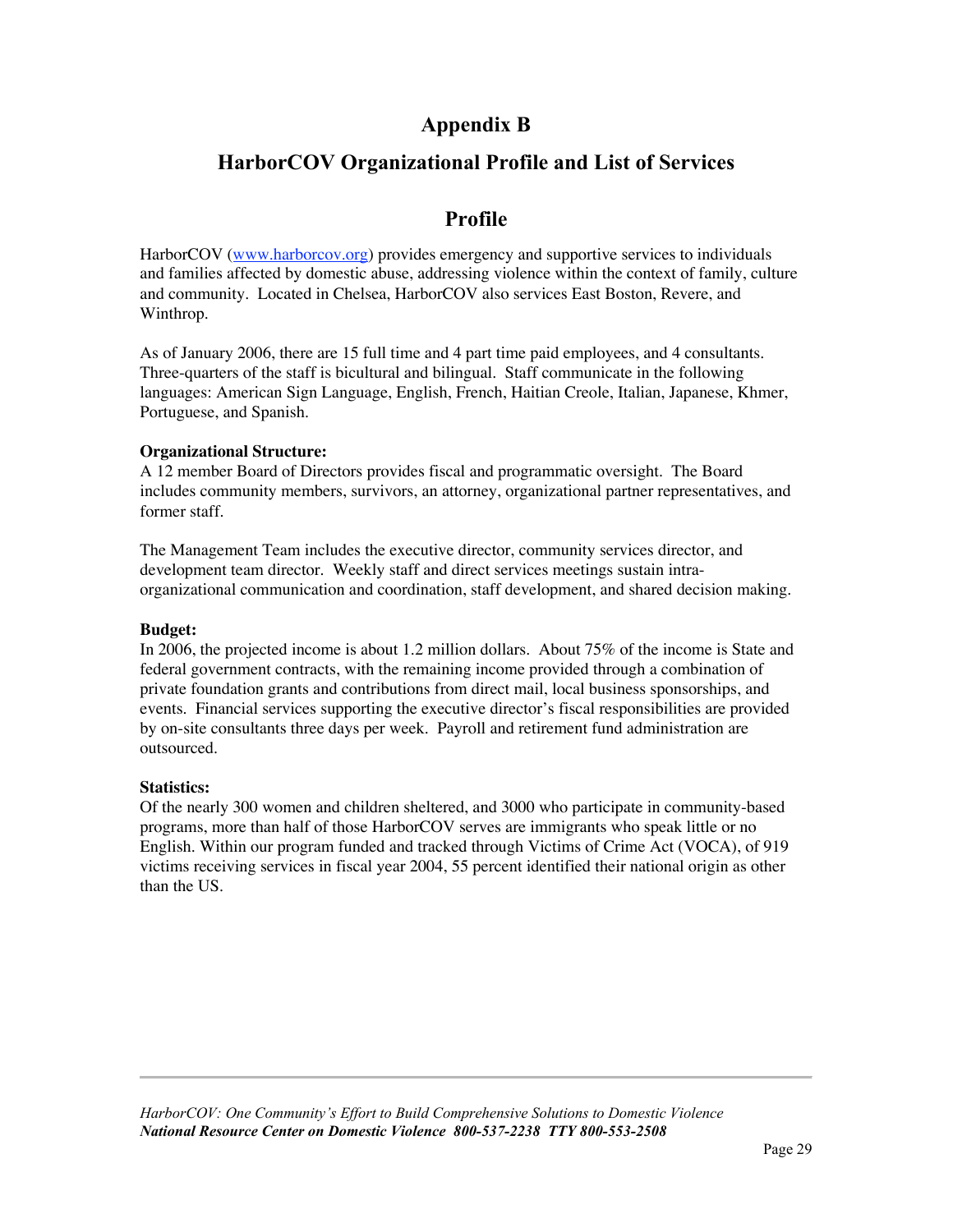## **Services**

HarborCOV's comprehensive services are available at no cost and include:

- 24-hour, 7 day/week hotline for women in crisis;
- 14-day emergency housing for battered women and their children, with 12 beds and intensive advocacy and resources;
- Emergency and longer-term individual advocacy;
- Emergency food and emergency cash assistance to meet safety needs such as cabs, medications, and transportation;
- Children's activities, including advocacy, assessment, mental health services, and on and off-site groups;
- Mental health services, including crisis intervention with mental health professionals, therapist on-site one day per week, groups, and therapeutic referrals;
- Legal advocacy in district and probate courts, including protective order and family related issues, walk-in 'law night' twice monthly; and Immigrant legal access project provides legal representation for "T" and "U" visas and self-petitions and relies on active partnership between attorneys, advocates and survivors;
- Economic empowerment, including, advocacy, one-on-one budgeting and goal setting, homelessness prevention cash assistance, Personal Economic Planning-- economic literacy training, a partnership for higher education with Bunker Hill Community College, and collaboration with local employers to provide employment opportunities;
- Support groups for English speaking, Spanish-speaking and Khmer-speaking participants, along with childcare;
- Specialized support group for Spanish-speaking elders;
- Teen dating violence support groups and youth-driven community projects;
- Community outreach and educational events, training and awareness activities, and;
- *Community Housing Initiative*, which includes a continuum of emergency, transitional, and permanent supportive, affordable housing for those affected by domestic violence. The emergency housing has 12 beds, transitional housing has two 2-bedroom apartments and Casa Maribel – a 3 family house in which residents have some program participation requirements but no time limit (the average stay is 4-6 months). In December 2006, the *Initiative* will open 24 new permanent apartments with as-needed services and economic development and children's centers.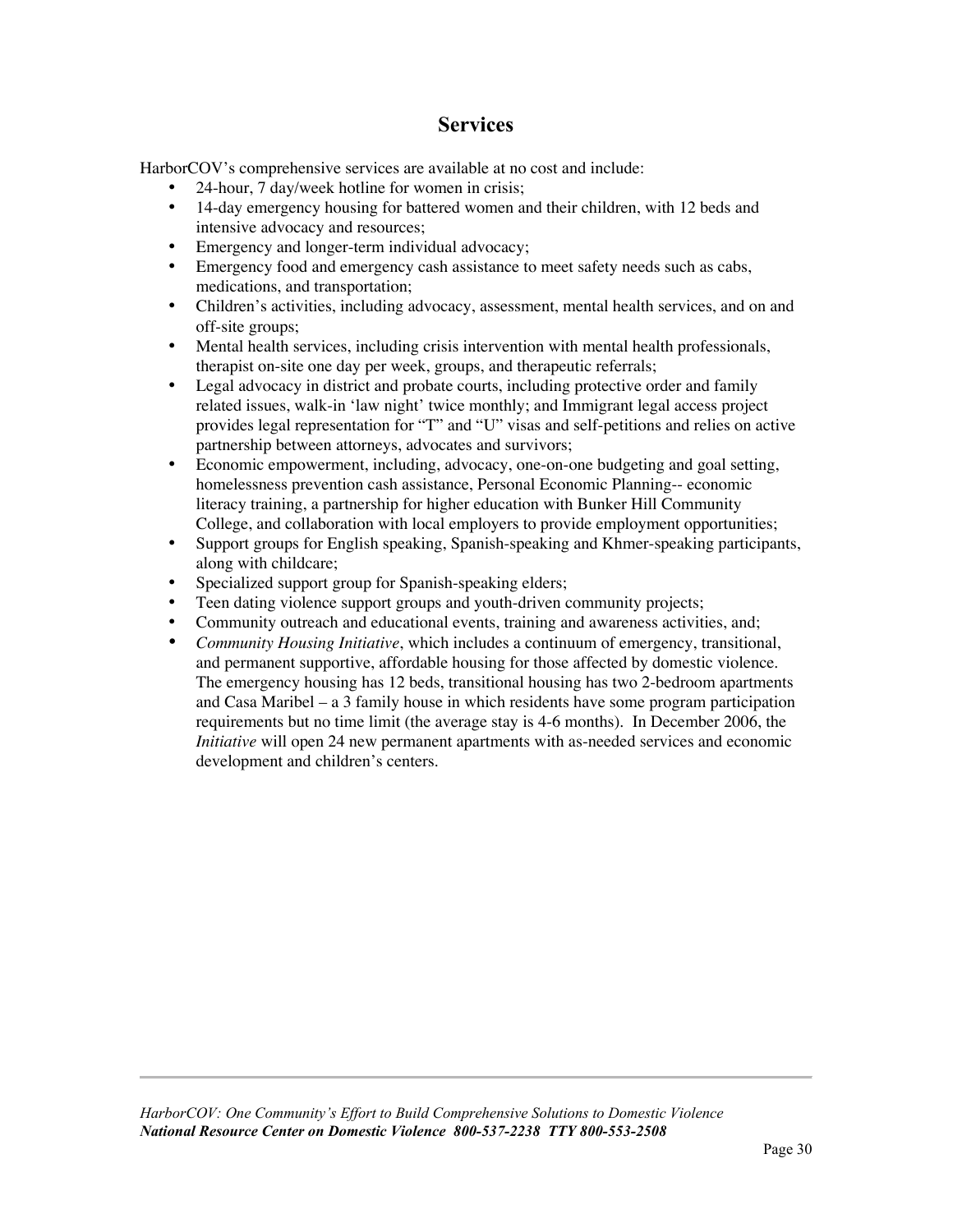# **Appendix C**

# **HarborCOV's External Collaborations**

| <b>Participant-Defined</b><br><b>Concerns</b> and                          | <b>Advocacy, Services, Strategy using</b><br>significant collaboration                                                                                                                  | <b>Collaborative Partners</b>                                                                                                                                                                                             |
|----------------------------------------------------------------------------|-----------------------------------------------------------------------------------------------------------------------------------------------------------------------------------------|---------------------------------------------------------------------------------------------------------------------------------------------------------------------------------------------------------------------------|
| Goals                                                                      |                                                                                                                                                                                         |                                                                                                                                                                                                                           |
| Safety and/or<br>emergency response                                        | Hotline triage, safe home, shelter,<br>$\bullet$<br>advocacy and safety planning                                                                                                        | Domestic Violence shelter network and<br>$\bullet$<br>Jane Doe Coalition<br>Chelsea Police<br>$\bullet$                                                                                                                   |
|                                                                            | Workplace safety planning<br>$\bullet$                                                                                                                                                  | <b>Greater Boston Legal Services</b><br>$\bullet$<br>(employment)                                                                                                                                                         |
|                                                                            | Emergency Cash, transportation,<br>$\bullet$<br>homelessness prevention                                                                                                                 | Cash: Travelers Aid, Department of<br>$\bullet$<br>Transitional Assistance, Community Action<br>Programs Inter City & Jane Doe Coalition<br>partners                                                                      |
| Accessible,<br>affordable, culturally<br>relevant mental<br>health support | On-site free therapy in 5 languages<br>$\bullet$<br>Therapist available to safe home<br>$\bullet$<br>residents                                                                          | On-site therapist, funded through grants<br>$\bullet$<br>Massachusetts General Hospital<br>$\bullet$<br>North Suffolk Mental Health<br>$\bullet$<br>Stone House therapeutic community<br>$\bullet$                        |
| <b>Economic Issues</b>                                                     | Employment<br>$\bullet$                                                                                                                                                                 | <b>Career Source</b><br>$\bullet$<br>Chelsea Chamber of Commerce<br>$\bullet$<br>Business Clubs (Rotary, Zonta, etc.)<br>$\bullet$                                                                                        |
| <b>Legal Issues</b>                                                        | Court advocacy<br>$\bullet$<br>Law Night - walk in clinic<br>$\bullet$<br>Legal representation, including<br>$\bullet$<br>child support, custody, visitation,<br>and immigration issues | <b>Greater Boston Legal Services</b><br>$\bullet$<br>Massachusetts Dept. of Revenue (child<br>$\bullet$<br>support)<br>Mass Immigrant & Refugee Association<br>$\bullet$<br>Catholic Charities (immigration)<br>$\bullet$ |
| Housing                                                                    | Shelter, transitional, permanent,<br>$\bullet$                                                                                                                                          | Jane Doe, Statewide Coalition & networks<br>$\bullet$<br>for teen and specialized populations                                                                                                                             |
|                                                                            | Homelessness Prevention Initiative<br>$\bullet$                                                                                                                                         | Boston Foundation, Tufts Health Care State<br>$\bullet$<br>and local housing authorities                                                                                                                                  |
|                                                                            | Community Housing Initiative,<br>transfer or relocation                                                                                                                                 | Chelsea Housing Authority, Metro Boston<br>$\bullet$<br>Housing Partnership                                                                                                                                               |
|                                                                            | Affordable rental housing<br>$\bullet$<br>development                                                                                                                                   | City Of Chelsea<br>$\bullet$<br>State Dept. Housing and Community<br>$\bullet$<br>Development<br>MMA - Private Tax Credit Partners Chelsea<br>$\bullet$<br>Neighborhood Housing Service                                   |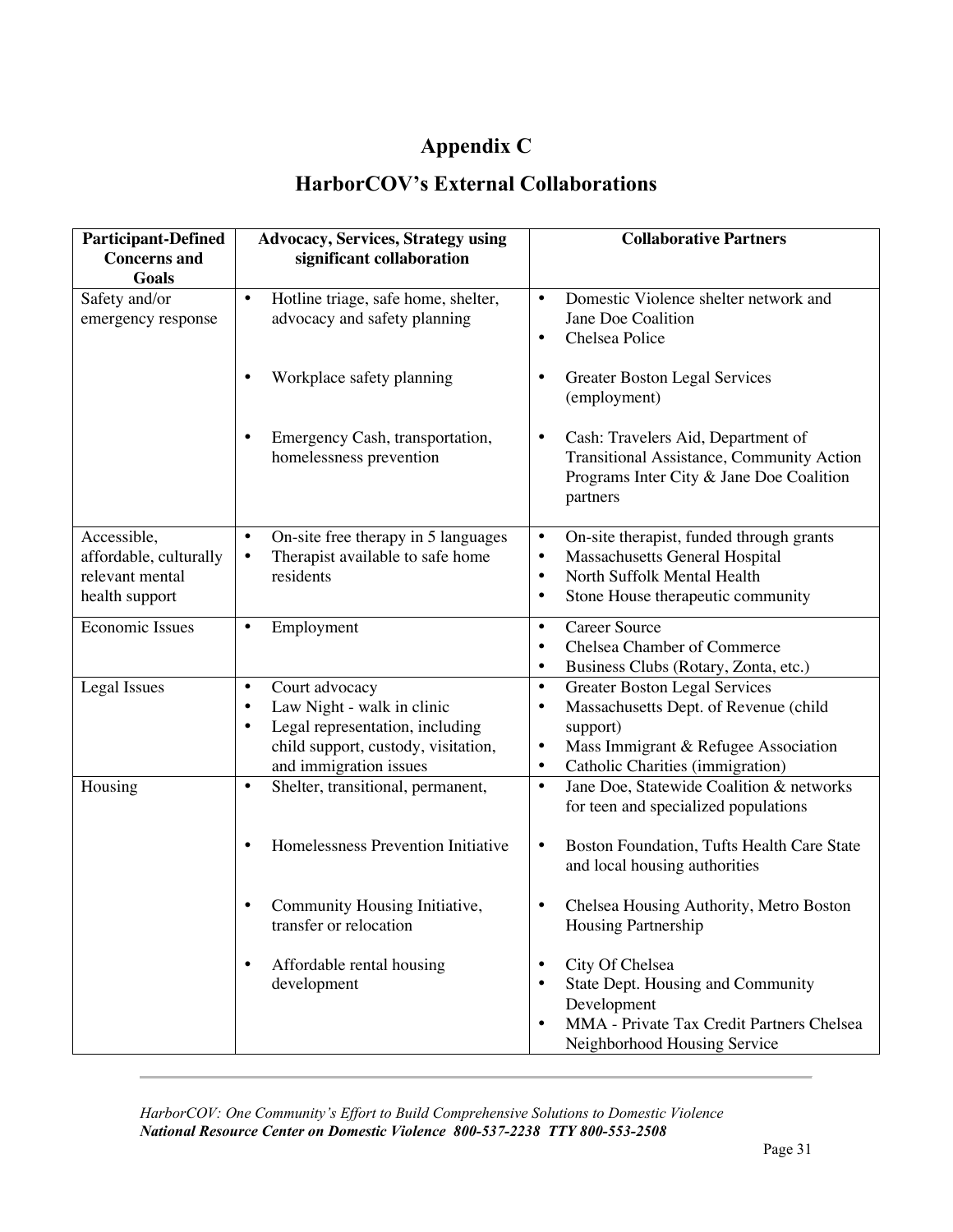| <b>Participant-Defined</b> | <b>Advocacy, Services, Strategy using</b>         | <b>Collaborative Partners</b>                             |
|----------------------------|---------------------------------------------------|-----------------------------------------------------------|
| <b>Concerns</b> and        | significant collaboration                         |                                                           |
| <b>Goals</b>               |                                                   |                                                           |
| Children's support         | General and mental health<br>$\bullet$            | Massachusetts General Hospital<br>$\bullet$               |
|                            | assessment                                        | Boston Medical Center - Child Witness to<br>$\bullet$     |
|                            | Advocacy and groups<br>$\bullet$                  | Violence Program                                          |
|                            |                                                   |                                                           |
|                            | Childcare<br>$\bullet$                            | Department of Social Services<br>$\bullet$                |
|                            |                                                   |                                                           |
|                            | Education, school<br>$\bullet$                    | School department, administration, teachers,<br>$\bullet$ |
|                            |                                                   | and counselors                                            |
| Culturally relevant        | Chelsea Community Collaborative<br>$\bullet$      | <b>Chelsea Alcohol and Substance Abuse</b><br>$\bullet$   |
| information and            | for Abuse Prevention in Racial and                | Prevention                                                |
| support                    | <b>Ethnic Minority Communities</b>                | Boston Area Rape Crisis Center<br>$\bullet$               |
|                            | (CARE)Network                                     | Centro Latino<br>$\bullet$                                |
|                            |                                                   |                                                           |
|                            |                                                   |                                                           |
| Chemical                   | $\bullet$<br>Testing, treatment, and support      | <b>Chelsea Alcohol and Substance Abuse</b><br>$\bullet$   |
| dependency                 | groups                                            | Prevention                                                |
| Education                  | ESL, Adult Basic Education, GED,<br>$\bullet$     | <b>Bunker Hill Community College</b><br>$\bullet$         |
|                            | employment training                               | Centro Latino<br>$\bullet$                                |
|                            | Funding to pay for higher education<br>$\bullet$  |                                                           |
| Support for elders         | Accessible advocacy and groups<br>$\bullet$       | Chelsea Senior Center<br>$\bullet$                        |
|                            |                                                   |                                                           |
| Teen witness or            | Advocacy<br>$\bullet$                             | Boston Area Rape Crisis Center<br>$\bullet$               |
| victim of abuse            | Group support<br>$\bullet$                        | Revere High, Choice Through Education,<br>$\bullet$       |
|                            | Safety planning & triage<br>$\bullet$             | Chelsea Schools<br>$\bullet$                              |
|                            | In-school support<br>$\bullet$                    |                                                           |
| Abusive partner            | Batterers' Treatment<br>$\bullet$                 | Chelsea Alcohol and Substance Abuse<br>$\bullet$          |
| support, intervention      |                                                   | Prevention                                                |
|                            |                                                   | Emerge<br>$\bullet$                                       |
|                            |                                                   | Common Purpose<br>$\bullet$                               |
| Participant                | Structured programmatic input,<br>$\bullet$       | Boston Area Rape Crisis Center<br>$\bullet$               |
| leadership                 | assessment and evaluation (tools)                 | Building Comprehensive Solutions to<br>$\bullet$          |
| development                | <b>Community Advisory Committees</b><br>$\bullet$ | Domestic Violence Initiative                              |
|                            | Volunteer training<br>$\bullet$                   |                                                           |
|                            | Policy/organizing training and<br>$\bullet$       |                                                           |
|                            | opportunities                                     |                                                           |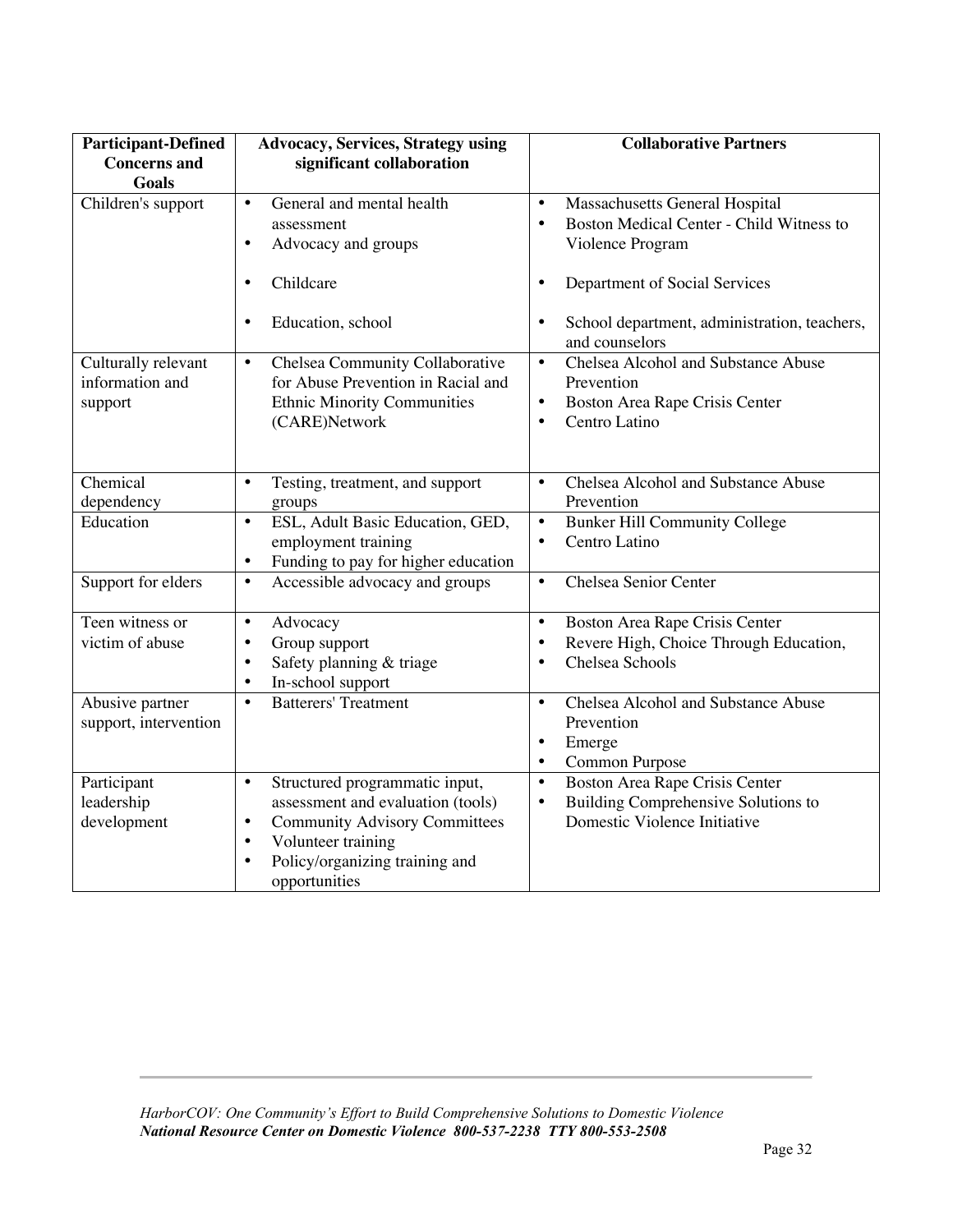| <b>Participant-Defined</b><br><b>Concerns and</b>  | <b>Advocacy, Services, Strategy using</b><br>significant collaboration                                                                                             | <b>Collaborative Partners</b>                                                                                                                                                                                                                                                                                                                                                                                                                                                                        |
|----------------------------------------------------|--------------------------------------------------------------------------------------------------------------------------------------------------------------------|------------------------------------------------------------------------------------------------------------------------------------------------------------------------------------------------------------------------------------------------------------------------------------------------------------------------------------------------------------------------------------------------------------------------------------------------------------------------------------------------------|
| Goals<br>Community<br>awareness/sensitivity        | Community resources &<br>$\bullet$<br>information<br>Coordinated community response<br>$\bullet$                                                                   | Chelsea Domestic Violence Task Force<br>$\bullet$<br>City of Chelsea<br>$\bullet$<br>City of Revere<br>$\bullet$<br>Faith community in Winthrop<br>$\bullet$<br>Chelsea Cable<br>$\bullet$<br>All other collaborations with service<br>$\bullet$<br>providers and others - working with<br>HarborCOV 's Community Partnerships<br>Coordinator                                                                                                                                                        |
| Staff that is<br>supported,<br>supervised, skilled | Clinical supervision<br>$\bullet$<br>Skills & leadership development<br>$\bullet$<br>In-house staff development<br>$\bullet$<br>accounts<br>Education<br>$\bullet$ | Consultant, LICSW<br>$\bullet$<br>Jane Doe Coalition<br>$\bullet$<br>State tuition credit<br>$\bullet$                                                                                                                                                                                                                                                                                                                                                                                               |
| Systemic change                                    | Local, statewide, national advocacy<br>$\bullet$<br>Survivors Economic Justice<br>Network                                                                          | Chelsea Domestic Violence Task Force;<br>Massachusetts Immigrant and Refugee<br>Association; Jane Doe Coalition; Trafficking<br>Network, Women of Color Network; Women of<br>Color Caucus; Boston Area Rape Crisis Center;<br>Greater Boston Legal Services; Governor's<br><b>Commission on Sexual Assault and Domestic</b><br>Violence, including Immigrant & Refugee<br>Subcommittee and Economic Stability Working<br>Group; Building Comprehensive Solutions to<br>Domestic Violence Initiative. |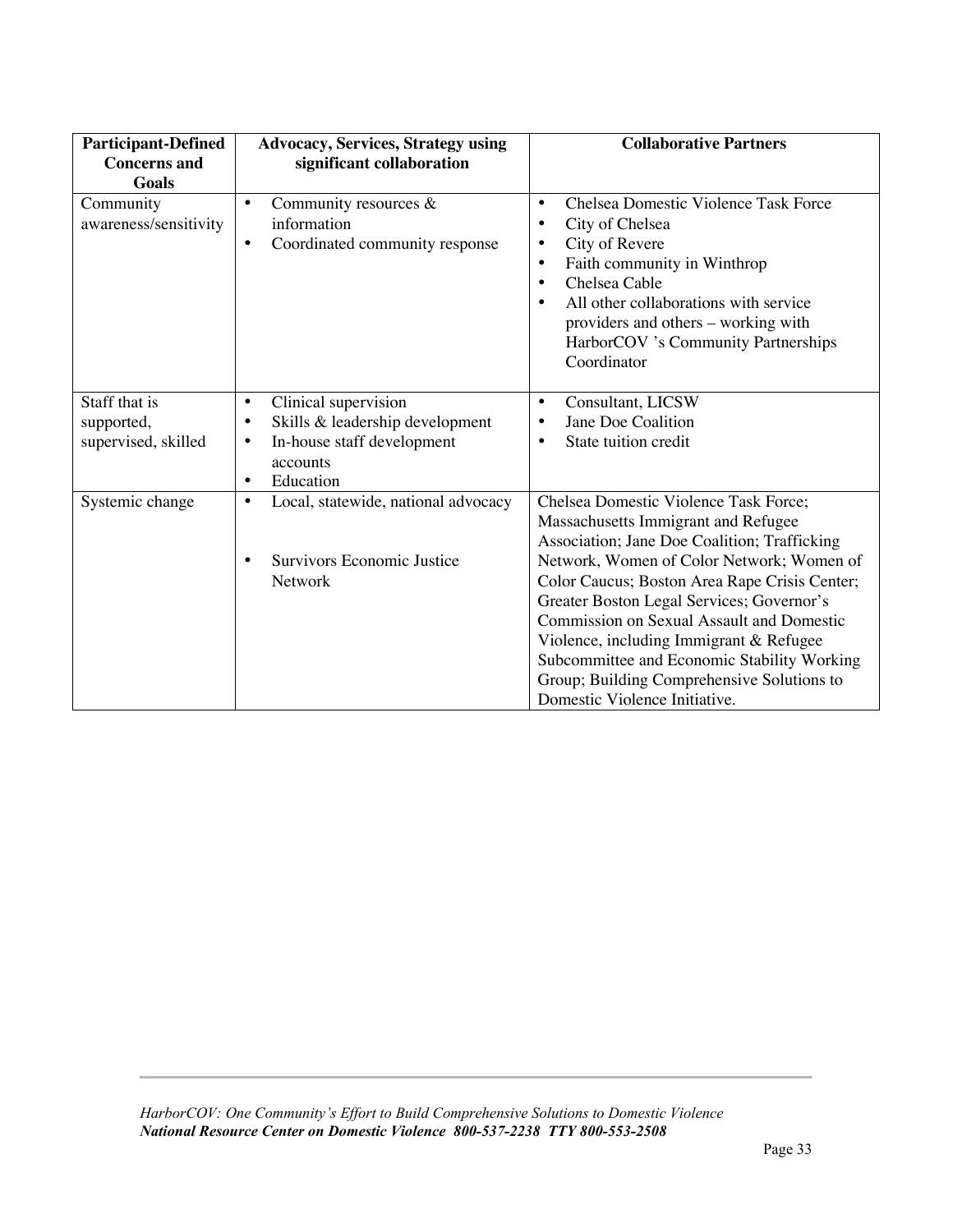## **ENDNOTES**

<sup>1</sup> Harbor Communities refers to the four communities surrounding Boston harbor, specifically, Revere, Chelsea, Winthrop, and East Boston.

<sup>2</sup> For more information see http://www.elizabethstonehouse.org

 $3$  HarborCOV's "participant-defined advocacy" is similar to the concept and approach used in the Building Comprehensive Solutions to Domestic Violence Initiative, referred to as "womandefined advocacy." See also, *Safety Planning with Battered Women: Complex Lives/Difficult Choices.* (1998). Davies, J., Lyon, E., and Monti-Catania, D. Thousand Oaks, CA: Sage.

<sup>4</sup> Other responsibilities include recruiting volunteers and staffing key community organizing efforts such as the Chelsea Domestic Violence Task Force and fundraising projects with the business community.

 $<sup>5</sup>$  Participatory research directly involves the people from the community as partners in the</sup> research, including study design and data analysis.

 $6$  Another way to describe the range of community activities is as follows:

- Community *services* help people live. Some examples of services include health care, domestic violence advocacy, food programs, shelters, and job training.
- Community *outreach* helps people learn. Some examples of outreach include, workshops, presentations, and brochures and other informational materials.
- Community *organizing* helps people take power. Some examples of organizing include, survivor-led initiatives, voter registration drives, petitions, campaign to change a law, labor or rent strike, or neighbors "taking back" their streets through a neighborhood watch effort.

 $<sup>7</sup>$  For example, HarborCOV encourages staff, as well as participants, to attend undoing racism</sup> workshops, and training on issues such as cultural competence, community organizing, civic participation, and public policy advocacy. Other external opportunities for networking, learning